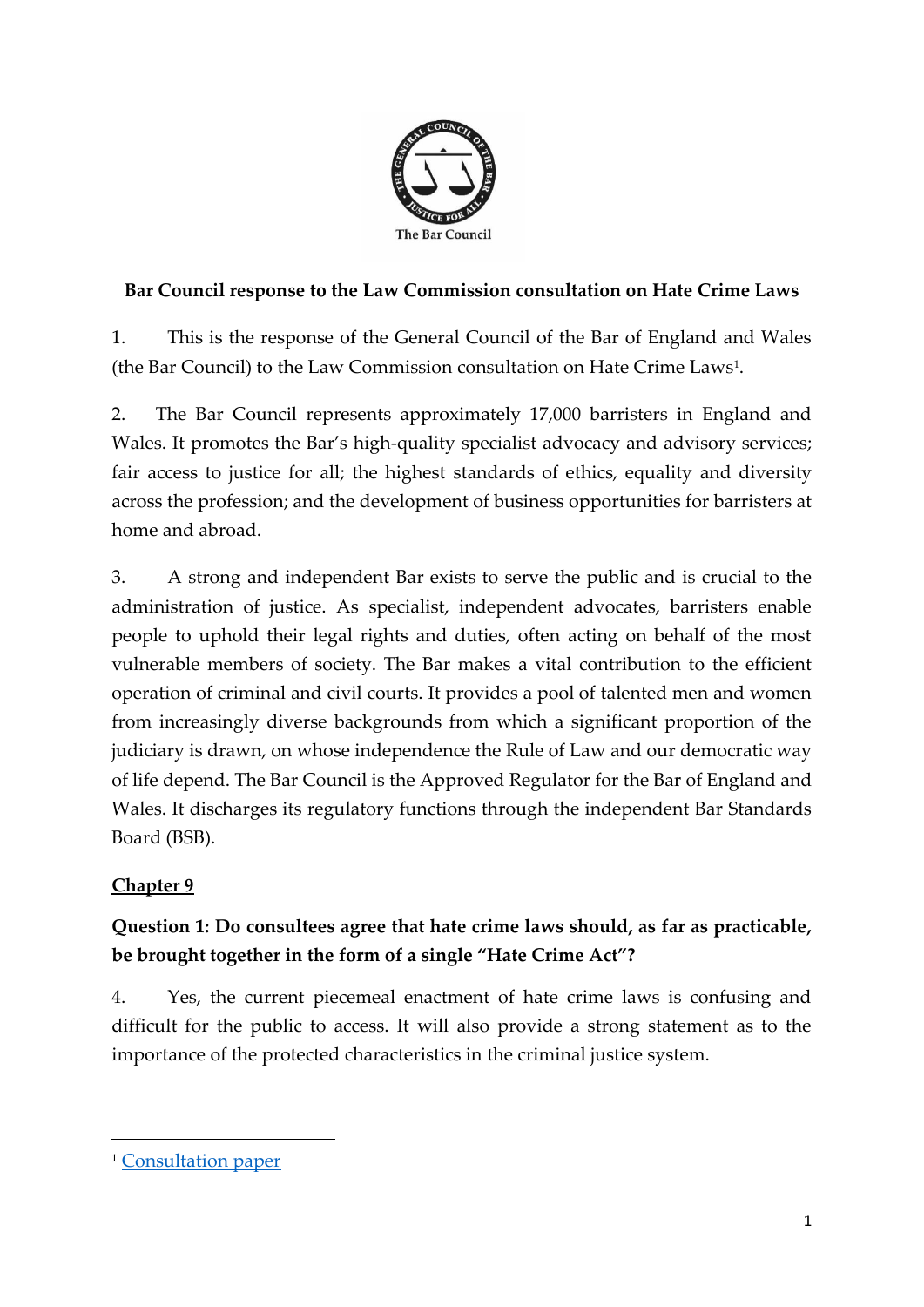### **Chapter 10**

### **Question 2: We provisionally propose that the law should continue to specify protected characteristics for the purposes of hate crime laws. Do consultees agree?**

5. Yes, it is the only sensible means of distinguishing hate or hostility which constitutes criminal behaviour from other forms of hate or hostility which are regularly experienced in everyday life, but which are deemed insufficiently deserving of criminalisation in a free society. It is perhaps unusual to define criminal behaviour by reference to the specific traits of its victim (most offences can be committed against any fellow citizen, whether particularly deserving of protection or not, albeit the nature of the offence, as with sexual offences, may be restricted to broad categories of victim), but there is no other obvious means by which to make the law clear and effective in terms of addressing the identified harm.

**Question 3: We provisionally propose that the criteria to determine whether a characteristic is included in hate crime laws should be:** 

**(1) Demonstrable need: evidence that crime based on hostility or prejudice towards the group is prevalent.** 

**(2) Additional Harm: there is evidence that criminal targeting based on hostility or prejudice towards the characteristic causes additional harm to the victim, members of the targeted group, and society more widely.** 

**(3) Suitability: protection of the characteristic would fit logically within the broader offences and sentencing framework, prove workable in practice, represent an efficient use of criminal justice resources, and is consistent with the rights of others.**

### **Do consultees agree?**

6. Yes. In respect of (1), and the three criteria by which to test demonstrable need (namely absolute prevalence, relative prevalence and severity [§10.98]), there can be no arithmetical formula which alone determines which characteristic is deserving of protection by the criminal law. Inevitably there is a risk that instances of hostility towards certain groups are under-reported and/or those groups are underrepresented. An example would appear to be GRT [§11.23-11.26], against whom the Equality and Human Rights Commission's 2018 Report recorded the highest level of negativity in society. It is of note that in Ireland theirs is a protected characteristic.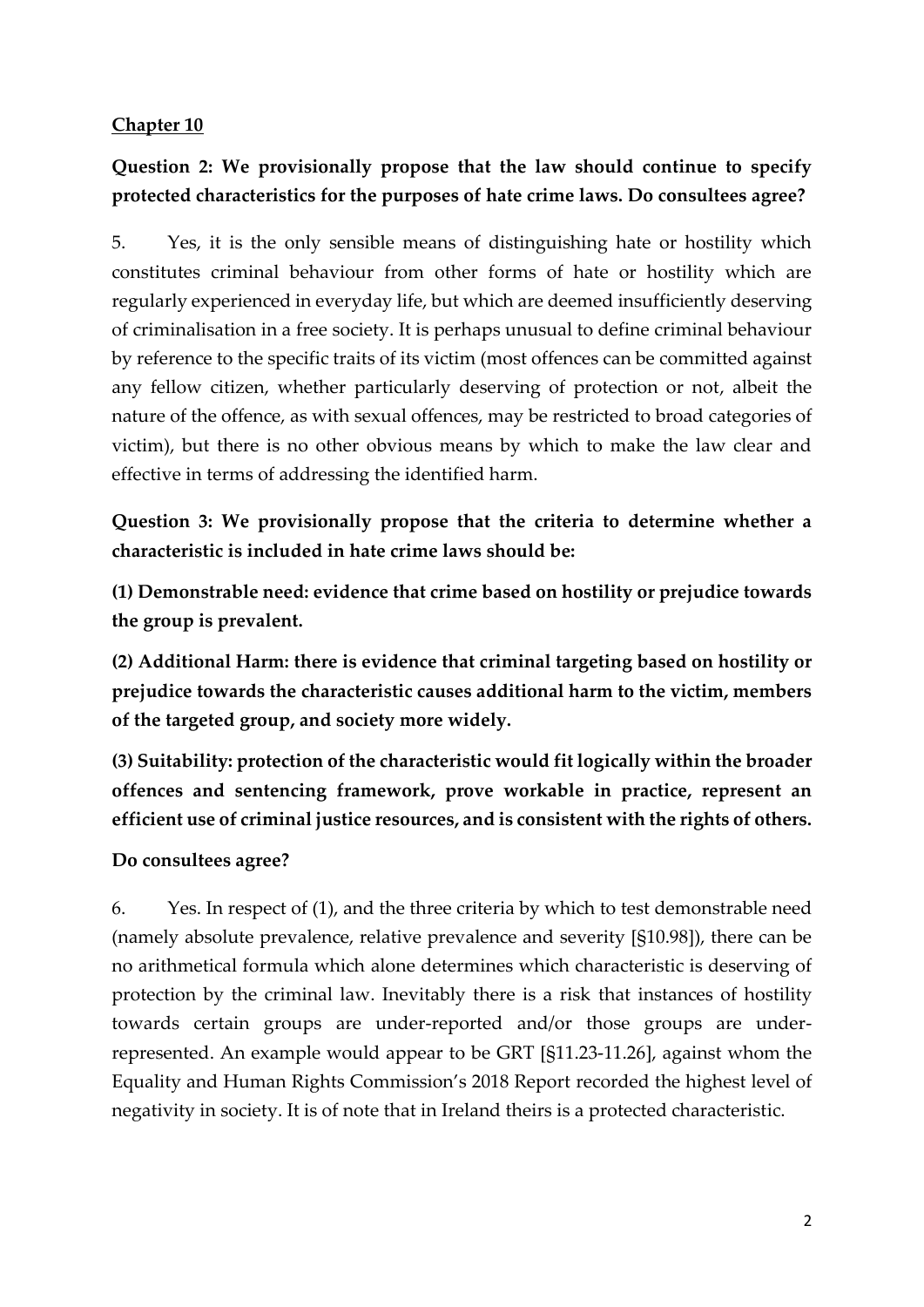7. In respect of (2), we agree, for the reasons given, that 'disadvantage' (as defined at [§10.122, 13.86] is to be preferred to 'vulnerability' as a generic description for those subjected to the harms of hate crime [§10.40-10.41, 10-120].

8. In respect of (3), it is not entirely clear from the Consultation's treatment of individual characteristics how much weight is given to factors such as using the criminal law's 'symbolic function" in tackling hostility [eg §3.50-3.52, 3.91-3.94, 10.78, 10.112, 10.148, 12.178] and regarding criminalisation as an effective educative tool [§12.179-181, 12.201]. Whilst it seems to be accepted that those factors are relevant in tackling, for example, misogyny, they are not considered so in respect of GRT [§11.26].

### **Chapter 11**

**Question 4: We invite consultees' views on whether the definition of race in hate crime laws should be amended to include migration and asylum status; and/or language.**

9. Given that one of the principal aims of enacting a bespoke Hate Crime Act is to avoid confusion and provide precision and clarity of language, the proposed enhanced definition, which has already been recognised in part by the CACD, is to be welcomed.

## **Question 5: We provisionally propose to retain the current definition of religion for the purposes of hate crime laws (we consider the question of non-religious beliefs separately in Chapter 14). Do consultees agree?**

10. Where there already exists an authoritative definition of a characteristic then, for the same reasons as in Question 4 above, it would be preferable for the definition to be included in the new Hate Crime Act. Where any terms used in offence-creating provisions require further definition, it should be set out in the legislation; leaving it to 'developing caselaw' is unsatisfactory. In first instance criminal courts a term may be construed differently and inconsistently on a regular basis until a suitable case is appealed to the CACD. The fact that a definition may be difficult to formulate should not prevent Parliament from doing so. The Supreme Court [§11.45] unanimously provided a 'description' (not a 'definition') of religion which could be adapted for a non-exhaustive statutory definition in a criminal statute. That said, the Bar Council is not aware of there being a demonstrable problem with the construction of 'religious group' in cases that hitherto have been prosecuted involving hostility to religion whether as an aggravated offence or subject to the enhanced sentence provisions.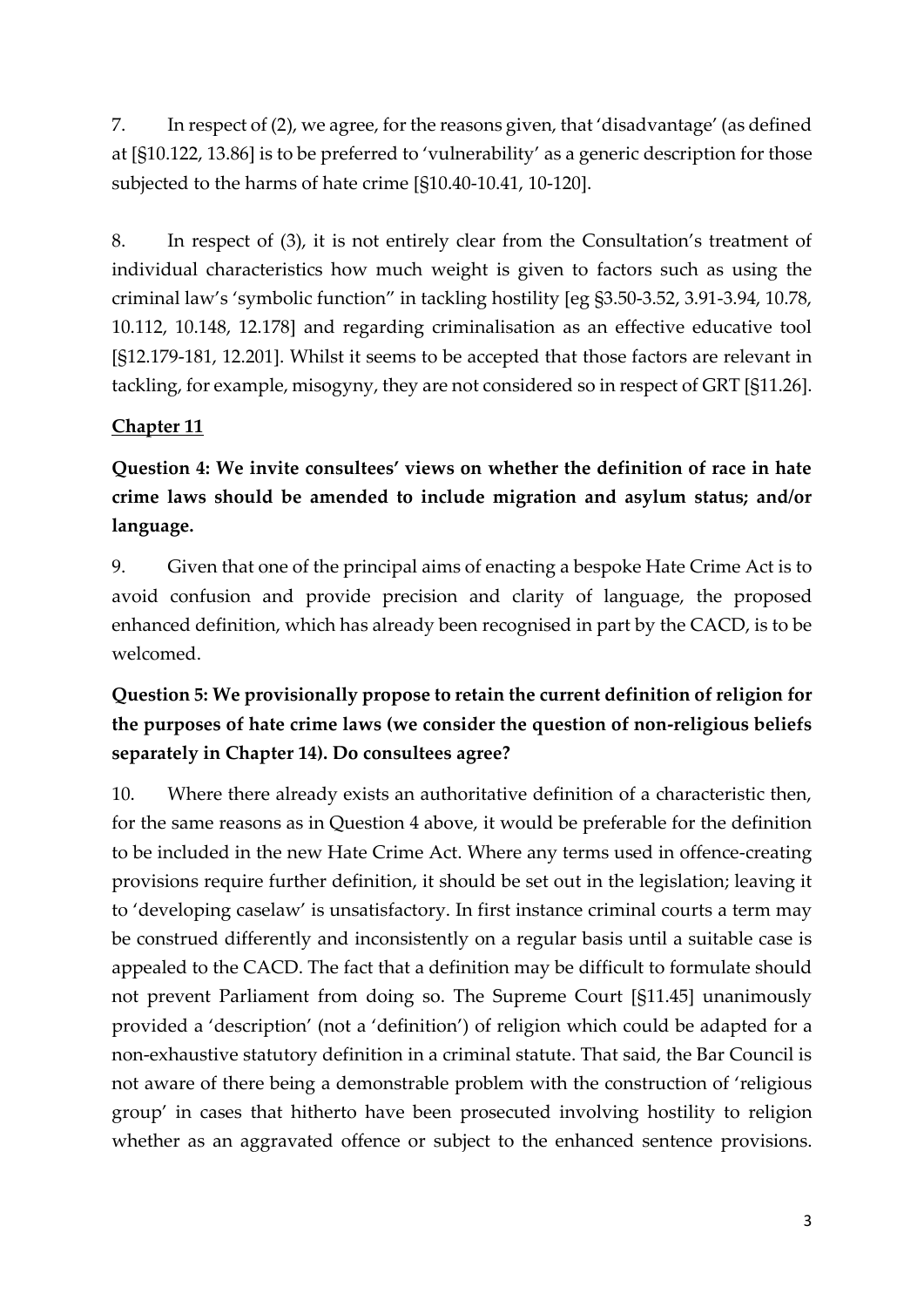Indeed there does not appear to have been any appellate authority expressly on point in the twenty years since the Crime and Disorder Act 1998 came into force.

# **Question 6: We do not propose to add sectarian groups to the groups protected by hate crime laws (given that they are already covered by existing protection for "religious groups"). Do consultees agree?**

 $11$  Yes

### **Question 7: We invite consultees' views on whether "asexuality" should be included within the definition of sexual orientation.**

12. The Bar Council is not in a position to comment. Aside from the two academic studies referred to in [§11.68] there appears to be insufficient empirical data to determine whether there is a need for the inclusion of asexuality pursuant to the criteria for a characteristic set out at [§10.89].

**Question 8: We provisionally propose that the current definition of "transgender" in hate crime laws be revised to include:** 

- **People who are or are presumed to be transgender**
- **People who are or are presumed to be non-binary**
- **People who cross dress (or are presumed to cross dress); and**
- **People who are or are presumed to be intersex.**

**We further propose that this category should be given a broader title than simply "transgender", and suggest "transgender, non-binary or intersex" as a possible alternative.** 

**Do consultees agree?**

### **We welcome further input from consultees on the form such a revised definition should take.**

13. The Bar Council is not in a position to comment on the experiences of individuals within the transgender community or how they identify themselves, which, in this instance, should be the principal driver for the appropriate terminology. The definition proposed in the Question, following that adopted in the equivalent Scottish legislation, will itself require further definition for comprehension by a jury or lay bench of magistrates.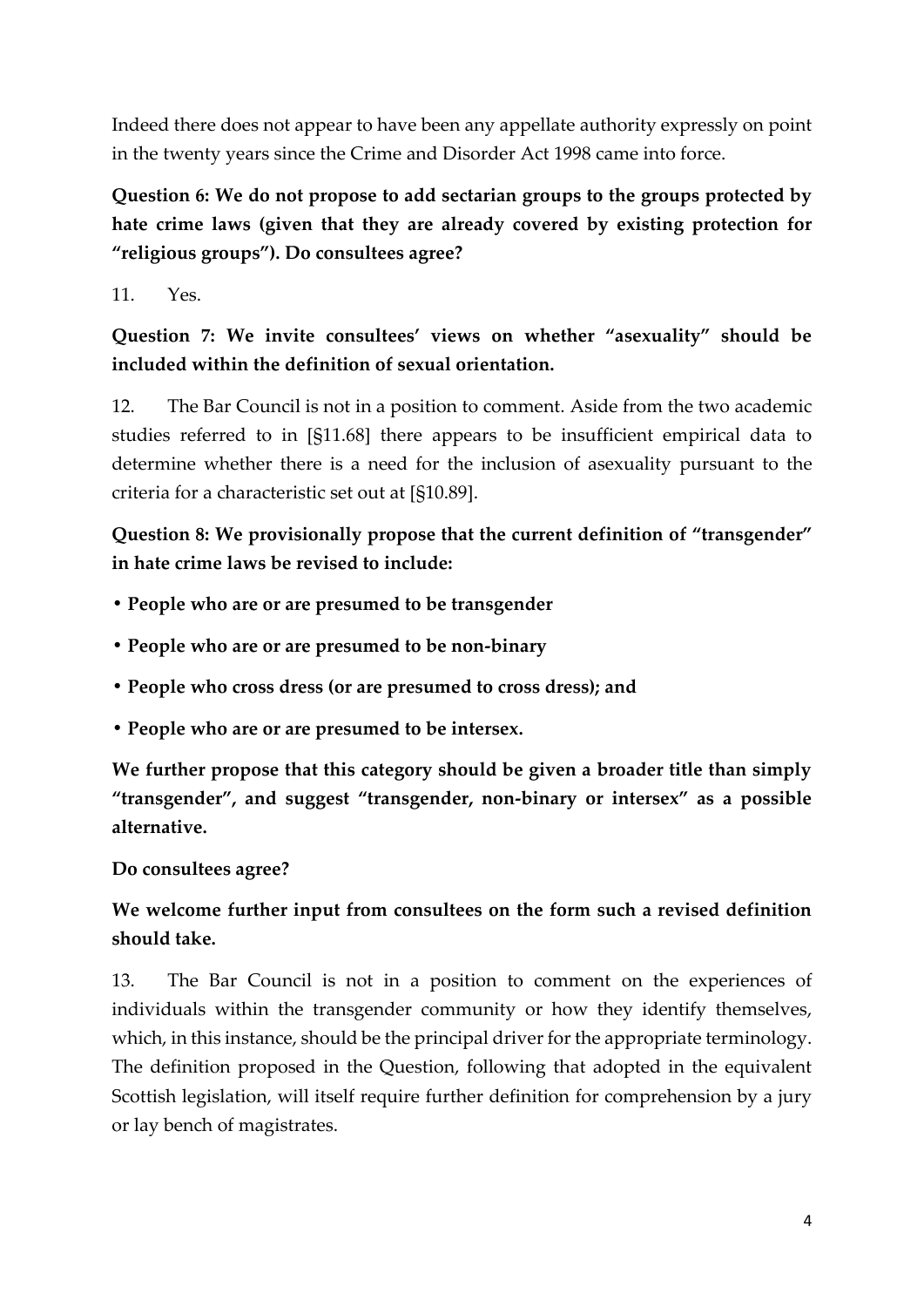## **Question 9: We invite consultees' views on whether the current definition of disability used in the Criminal Justice Act 2003 should be retained.**

14. Again, the Bar Council is not in a position to comment on the experiences of individuals who have a disability and the appropriateness of that term. It is, though, a term which has a commonly understood and accepted meaning and the current statutory definition is equally clear. There is a risk that any attempt at further categorisation or definition will cause further unnecessary complexity and could lead to confusion.

# **Question 10: We invite consultees' views on whether criminal conduct based on a wrongly presumed lack of disability on the part of the victim should fall within the scope of protection afforded by hate crime laws.**

15. The prevalence of this category of hostility is not clear. Assuming it is made out, a 'presumed disability' would, on its face, included able-bodied individuals who were subject to hostility on the erroneous assumption that they *were* disabled. Whilst that might qualify under the criteria of 'additional harm', in that such unchecked hostility will add to the suffering of the disabled community in general, it does not provide protection to a vulnerable/disadvantaged group in society. A disabled person who is abused because his disability is not ostensibly serious enough for the circumstances which give rise to the abuse (for example using a disabled parking place), is still being abused because of their characteristic of disability – just a different level of disability.

16. If an ostensibly able-bodied disabled person is abused for a lack of a disability, then that person's characteristic could only be protected by extending disability to 'presumed lack of disability'. In contrast to 'presumed disability', there is no likelihood that such an extension could sensibly be applied, on a literal interpretation, to an able-bodied person.

### **Chapter 12**

**Question 11: We provisionally propose that gender or sex should be a protected characteristic for the purposes of hate crime law. Do consultees agree?** 

**We invite consultees' views on whether gender-specific carve outs for sexual offences, forced marriage, FGM and crimes committed in the domestic abuse context are needed, if gender or sex is protected for the purposes of hate crime law.**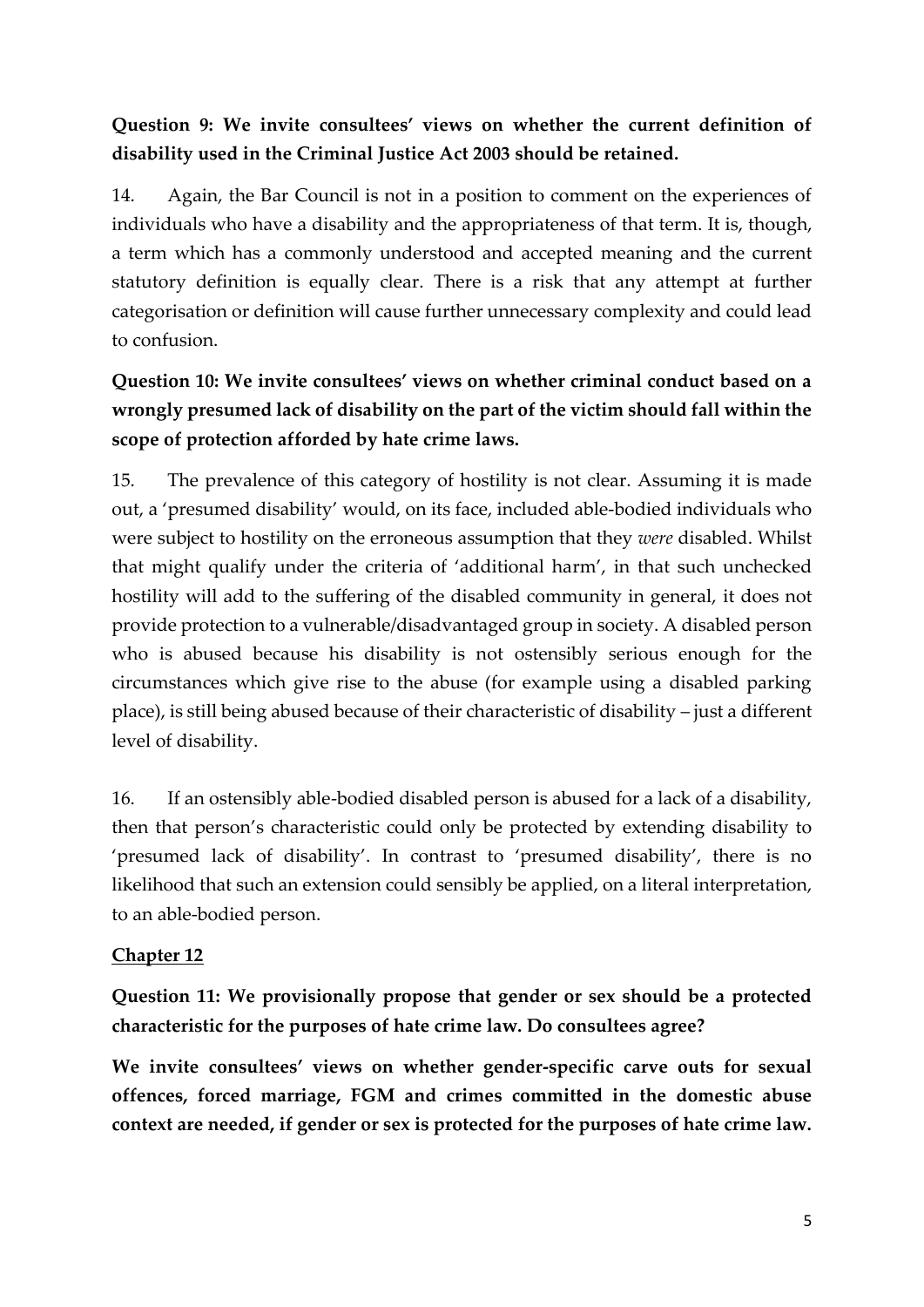17. Clearly, if it is thought appropriate, there is a wealth of empirical evidence on which the Law Commission could propose that gender or sex are included as protected characteristics. Whether it is appropriate is a matter of judgment taking into account a variety of factors, including a socio-political assessment of the need. The Bar Council is not in a position to comment on, or decide between, the various experiences and opinions advanced on behalf of the numerous stakeholders whose contributions are summarised in the Consultation. There is no issue of law which arises in respect of the proposed extension; the wording of the characteristic is easily understood and, if there is to be a carve-out as suggested, it can be readily achieved without undue legal complexity.

### **Question 12: We invite consultees' view as to whether sex or gender-based hate crime protection should be limited to women or include both women and men**

18. For the reasons given above the Bar Council is not in a position to comment.

**Question 13: We provisionally propose that a protected category of "women" is more suitable than "misogyny", if sex or gender-based hate crime protection were to be limited to the female sex or gender. Do consultees agree?**

19. Yes, for the reasons set out in the Consultation.

**Question 14: We provisionally propose a protected category of "sex or gender" rather than choosing between either "gender" or "sex" if hate crime protection were to adopt a general approach. Do consultees agree?** 

20. Yes, for the reasons set out in the Consultation.

### **Chapter 13**

**Question 15: We invite consultees' views on whether age should be recognised as a protected characteristic for the purposes of hate crime law.**

21. For the reasons set out in answer to Question 11 above, the Bar Council is not in a position to respond.

**Question 16: We invite consultees' views as to whether any age-based hate crime protection should be limited to "older people" or include people of all ages.**

22. For the reasons set put in answer to Question 11 above, the Bar Council is not in a position to respond.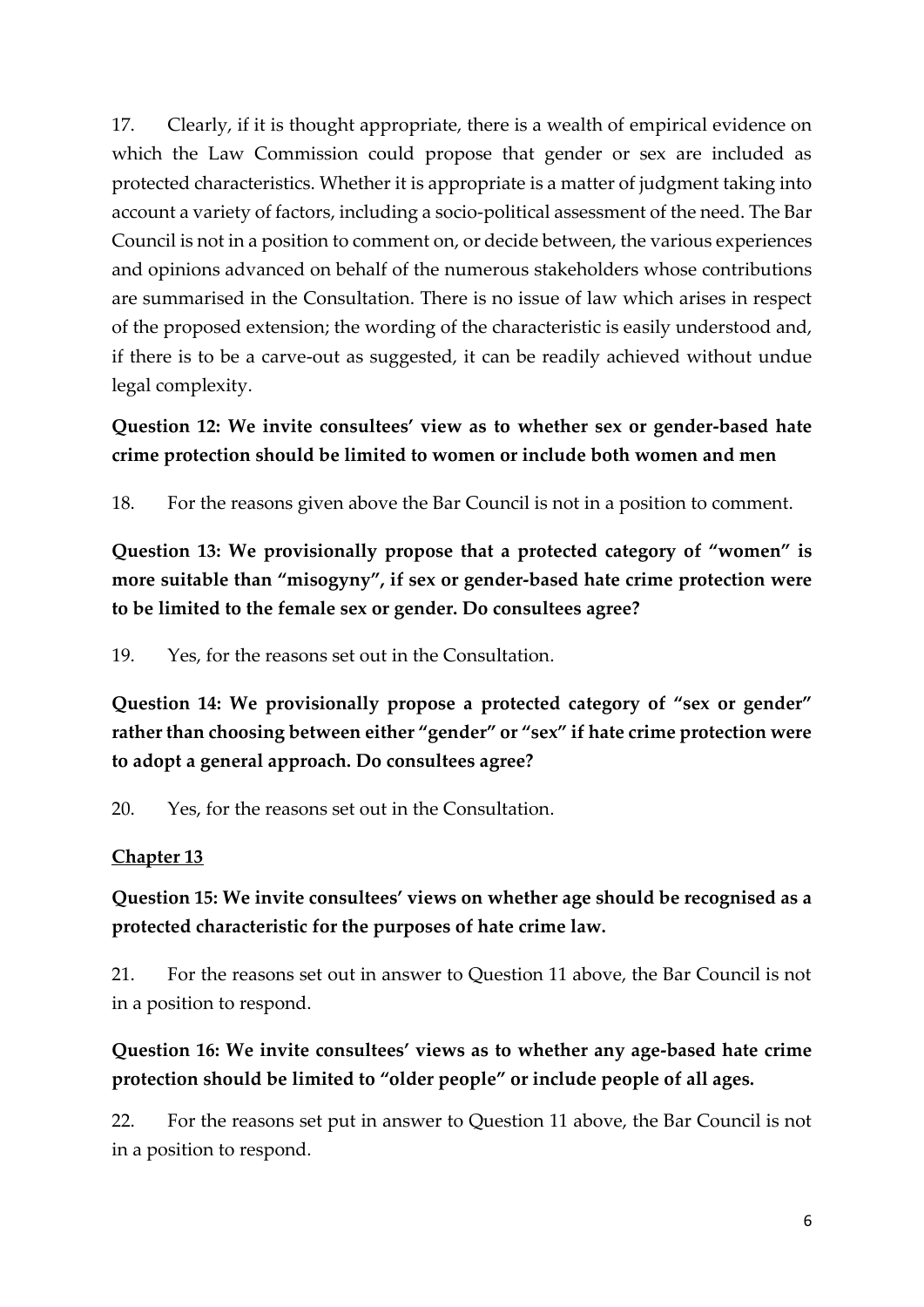### **Chapter 14**

**Question 17: We invite consultees' views on whether "sex workers" should be recognised as a hate crime category**

23. For the reasons set put in answer to Question 11 above, the Bar Council is not in a position to respond.

### **Question 18: We invite consultees' views on whether "alternative subcultures" should be recognised as a hate crime category**

24. For the reasons set put in answer to Question 11 above, the Bar Council is not in a position to respond.

### **Question 19: We invite consultees' views on whether "people experiencing homelessness" should be recognised as a hate crime category**

25. For the reasons set put in answer to Question 11 above, the Bar Council is not in a position to respond.

### **Question 20: We invite consultees' views on whether "philosophical beliefs" should be recognised as a hate crime category**

26. For the reasons set put in answer to Question 11 above, the Bar Council is not in a position to respond.

### **Chapter 15**

27. Chapter 15 examines the legal test for hate crimes, both as to the elements of the offence and the process for determining whether an enhanced sentence is available to a court. The impetus for reform is driven by concerns that the current law is difficult to enforce and that, on one hand it provides for increased sentencing powers without proof of an explicit hostile intent; and, on the other that it fails to provide adequate protection to certain categories of vulnerable people targeted by criminals, especially those suffering from an identified disability.

28. We have taken the questions out of sequence because it seems logical to defer Question 21, which concerns sentencing, until after the questions on the elements of the substantive offence.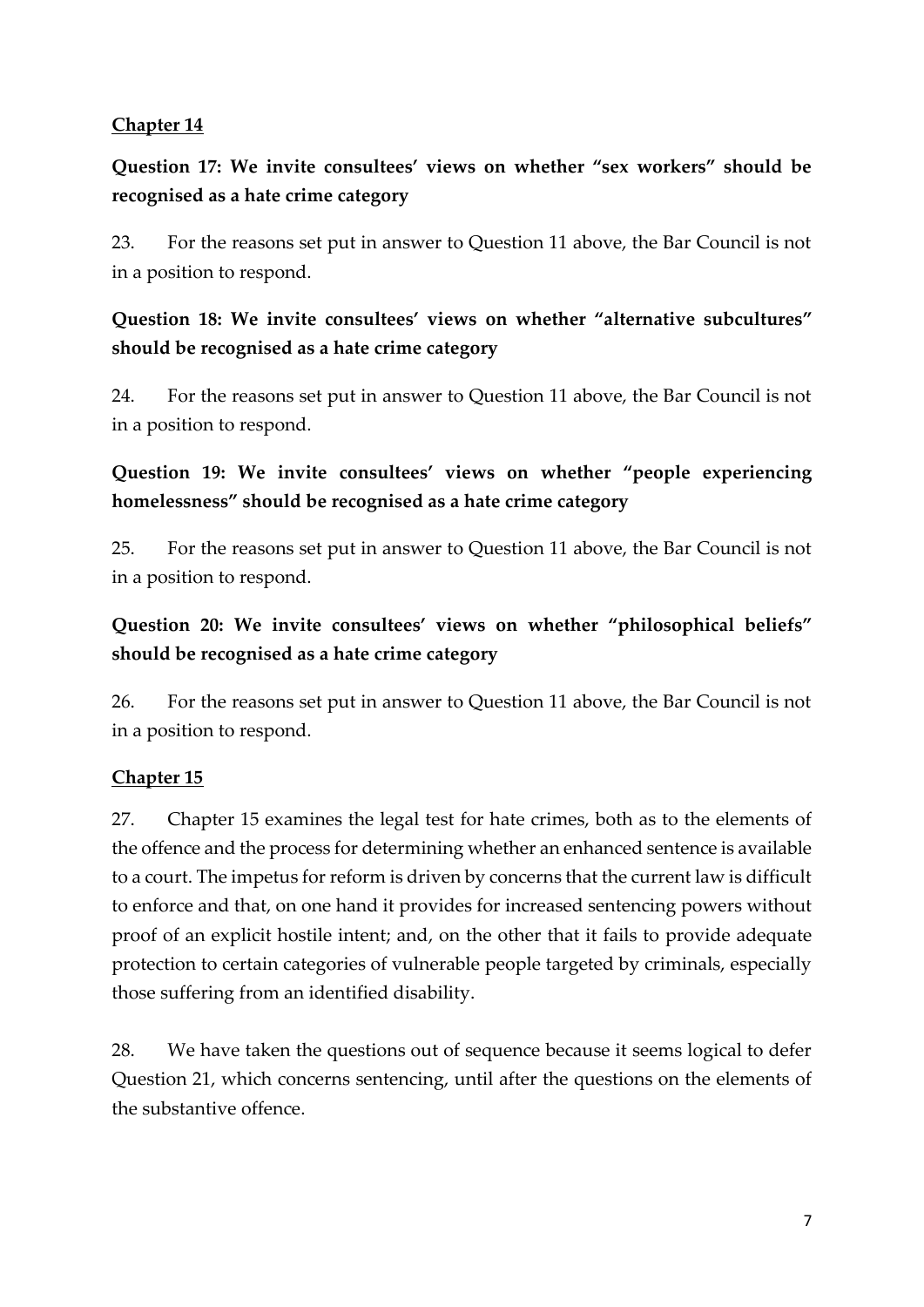29. There has been concern about the existence of the two alternative modes of proof for aggravated versions of existing offences which is provided in s.28 of the Crime and Disorder Act 1998 –

- a. at the time of committing the offence, or immediately before or after doing so, the offender demonstrates towards the victim of the offence hostility based on the victim's membership (or presumed membership) of a racial or religious group; or
- b. the offence is motivated (wholly or partly) by hostility towards members of a racial or religious group based on their membership of that group.

30. The Law Commission observes that in practice the two-limb test has caused confusion as to which limb is in issue. It also gives rise to concern that the first limb produces an objective test which results in over-criminalisation of conduct which was not intended to be hostile nor to cause the victim to perceive it as such. Arguments in favour of preserving the first limb are that the conduct can cause wider fear within the protected community or encourage similar conduct by others, as well as giving proper weight to the effect on the individual victim.

# **Question 22: We provisionally propose that the current legal position – where the commission of a hate crime can be satisfied through proof of "demonstration" of hostility towards a relevant characteristic of the victim – be maintained. Do consultees agree?**

31. We agree. The state must protect vulnerable members of the community. The commission of crimes which are demonstrably indicative of hostility should not need the additional burden of proof of a subjective intent to show hostility to the individual or group. In cases where the demonstrable hostility was a momentary and uncharacteristic act, that can adequately be catered for within the Sentencing Guidelines.

32. It is common for prosecutors of crimes involving subjective knowledge or intent to rely on inferences from the conduct. That is not the same as a presumption of intent from the natural and probable consequences of an act, which was abolished by s.8 of the Criminal Justice Act 1967. We can see no reason why vulnerable members of the community should be at risk of inadequate protection by insistence on proof of a hostile intent in all case in addition to a deliberate act demonstrating such an intent.

33. A lawyerly compromise might have been to recommend the creation of an offence based on recklessness. The Law Commission is correct not even to consider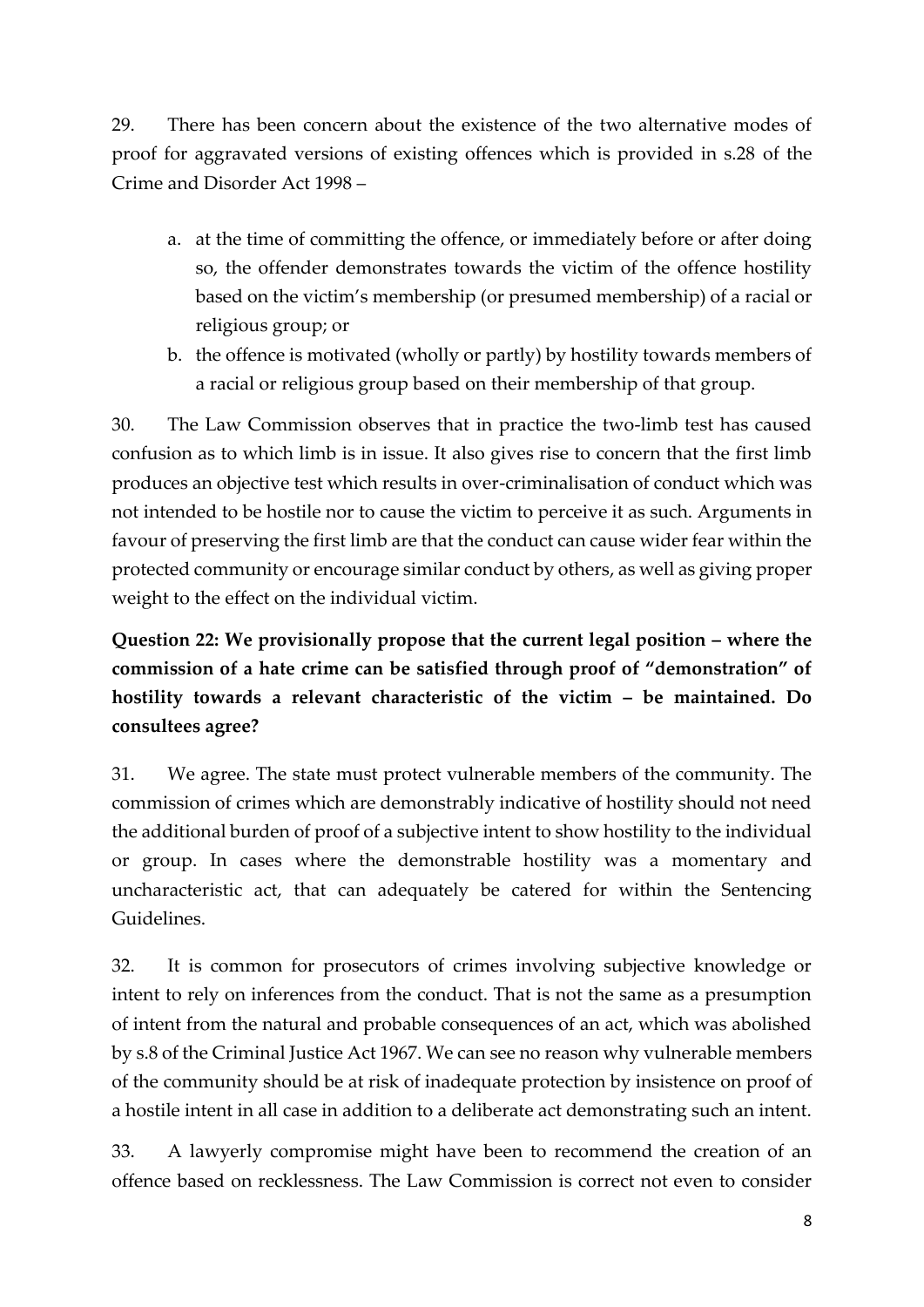such a proposal. Recklessness as a forensic test has been consistently criticised by Professor David Ormerod in *Smith and Hogan's Criminal Law* and by Professor Andrew Ashworth in *Principles of Criminal Law*. The terms "hostility" and "demonstrated" are ordinary words, not yet encrusted with legal annotation.

# **Question 23: We invite consultees' views as to whether the current motivation test should be amended so that it asks whether the crime was motivated by "hostility or prejudice" towards the protected characteristic.**

34. The term "hostility" is most apt to apply to offences of violence or threats of violence (including criminal damage) as first enacted in s.28 of the Crime and Disorder Act 1998. Its application to sentencing for other offences such as theft, burglary by ss.145-146 of the Criminal Justice Act 2003 gives rise to the question how hostility is demonstrated in such crimes. There will be cases where hostility is apparent from evidence of words or gestures used at the time of the offence, or from material found on the accused's electronic devices. As the Law Commission points out, individuals or sections of the community are targeted because of perceptions about their vulnerability or as acts of gratuitous malice (which is not necessarily a synonym for "hostility").

35. Given the test for proof of hostility or prejudice, and the social need to protect the vulnerable, we agree with this recommendation.

36. At §§15.71-15.72 the Law Commission poses without answering the question whether "hostility" should be replaced by a more extensive term, such as "exploitation" or "discrimination." Like the Law Commission we consider that more evidence is required to justify the reduction of the current ingredients of an offence, which is rightly considered as marking condemnation as well as carrying a substantial sentence.

# **Question 21: We provisionally propose that the legal test that applies in respect of enhanced sentencing should be identical to that which applies to aggravated offences. Do consultees agree?**

37. We agree. §§15.7 to 15.11 set out the current law on what amounts to "hostility" for the purposes of the Crime and Disorder Act 1998 and the test for enhanced sentences in ss.145-146 of the Criminal Justice Act 2003. They are almost, but not quite, identical. There is no justification for any distinction. Sentencing is complex enough. The presumptively binding effect of the Sentencing Guidelines makes it essential that enhanced sentences, based on judicial determination of the evidence rather than on a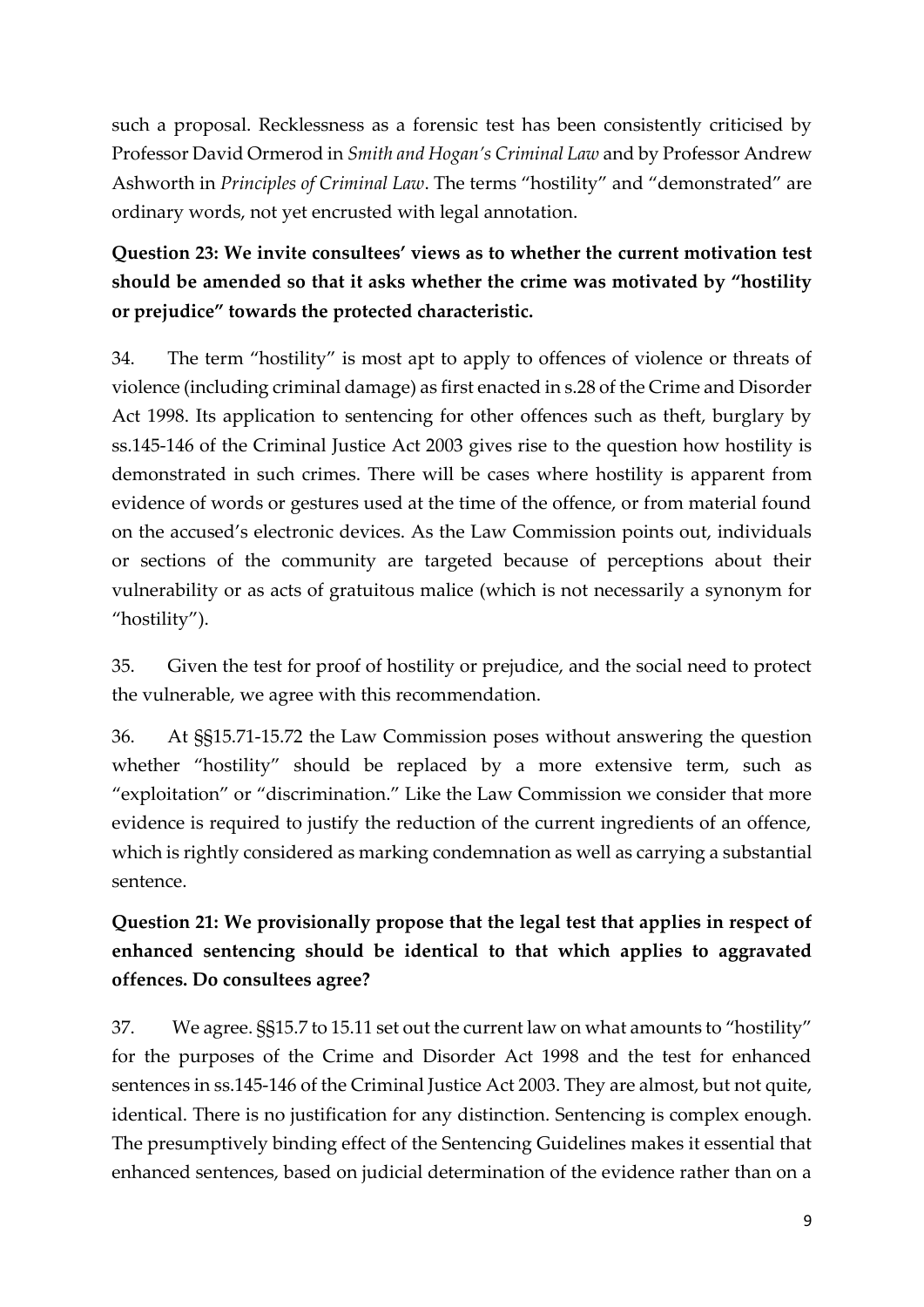jury's verdict, should be subject to an identical test in law to that of a statutory offence, and subject to the same stringent test that satisfies the criminal standard of proof.

### Chapter 16

# **Question 24: We provisionally propose that the model of aggravated offences with higher maximum penalties be retained as part of future hate crime laws. Do consultees agree?**

38. Yes. As noted in the consultation, the benefits of this model include fair labelling and the possibility of a sentence that exceeds the statutory maximum for the base offence. While we note the concern that the maximum sentences available to the court for aggravated forms of summary-only base offences, such as common assault, are significantly higher than the maximum for the base offences themselves, the data in the table at §16.20 do not suggest that the courts tend to impose sentences at the upper end of the scale.

39. In order to ensure that drafting of indictments is as straightforward and clear as possible, and in order that any new offence be versatile and "future proof", we consider that there is a method by which the range of offences which could be aggravated by virtue of hostility towards a protected characteristic could be expanded through the creation of a single new offence, to replace the current offences under ss29-32 Crime and Disorder Act 1998.

40. Applying this technique to a hypothetical offence of ABH, which is said to be aggravated by reason of hostility towards a particular protected characteristic, an indictment containing the new offence could be drafted as follows: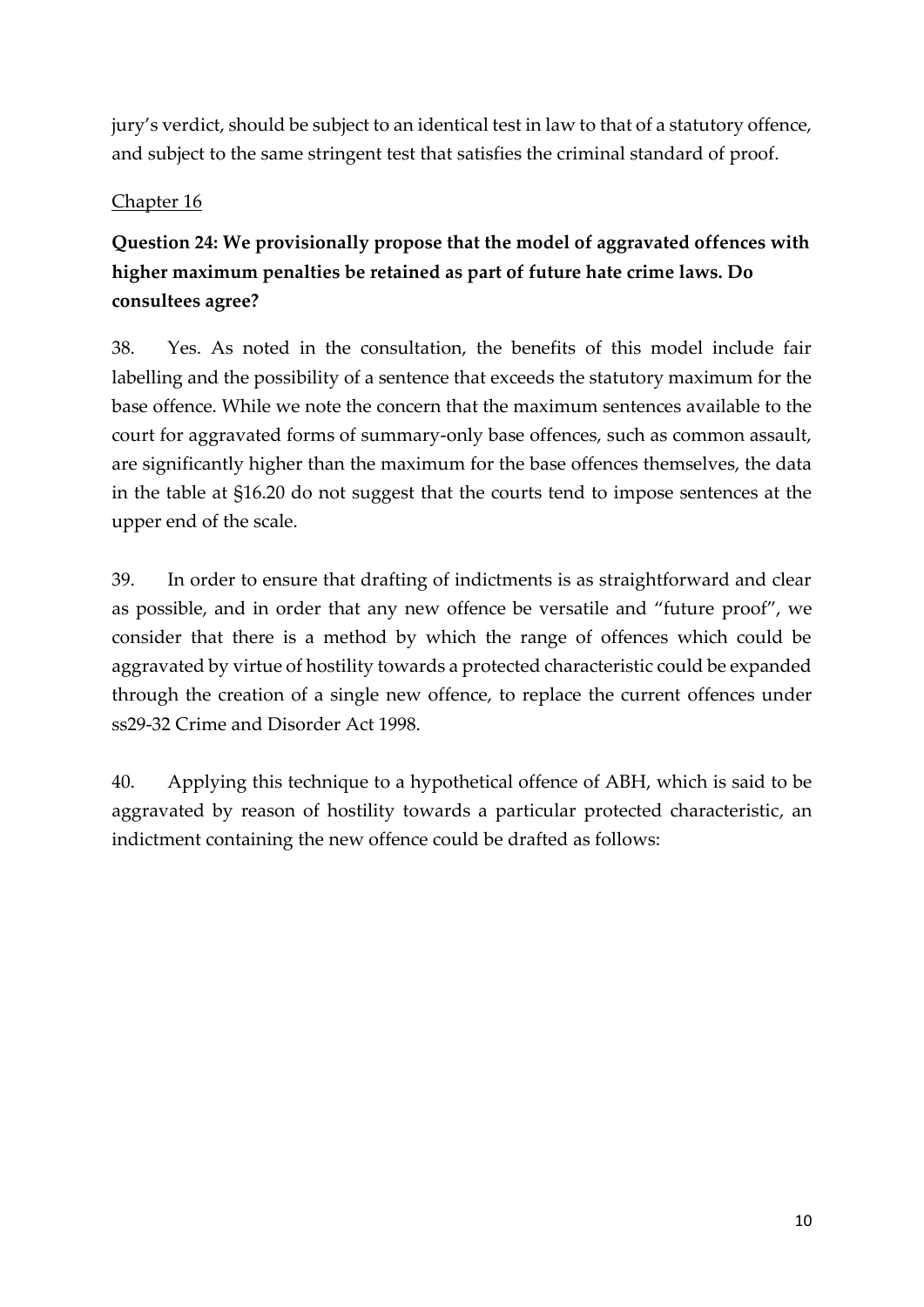#### Count 1

#### STATEMENT OF OFFENCE

Assault occasioning actual bodily harm, contrary to s.47 of the OAPA 1861.

#### PARTICULARS OF OFFENCE

X, on 12 November 2020, assaulted Y, thereby occasioning him actual bodily harm.

Count 2

#### STATEMENT OF OFFENCE

Committing an offence [motivated by] [while demonstrating] hostility or prejudice towards a protected characteristic, contrary to s.1 of the Hate Crime Act 2021.

#### PARTICULARS OF OFFENCE

X, on Y, committed an offence, namely assault occasioning actual bodily harm, as particularised in Count 1, and at the time of, or immediately before, committing the offence [was motivated by] [demonstrated] hostility or prejudice towards a protected characteristic, namely Z.

41. If this or a similar formulation were adopted, there would only need be one new offence – "s.1 of the Hate Crime Act 2021". This could be bolted on to any base offence for which it was appropriate. The maximum for this offence could be set at, say, 4 years' imprisonment for indictable base offences and 2 years' imprisonment for summary-only base offences, which would broadly mirror the current level of aggravation. Any concern that the uplift resulting from a conviction for the aggravated offence could disproportionately exceed the sentence for the base offence, could be addressed in the legislation or by Sentencing Guidelines. There would be an expectation that upon conviction there would be consecutive sentences – one for the base offence and the second for the bolt-on. Fair labelling would be ensured. It would result in criminal records unambiguously reflecting the aggravation of the targeting of a protected characteristic. And the jury would not be diverted from the task of focusing on the base offence, for which they would first have to convict before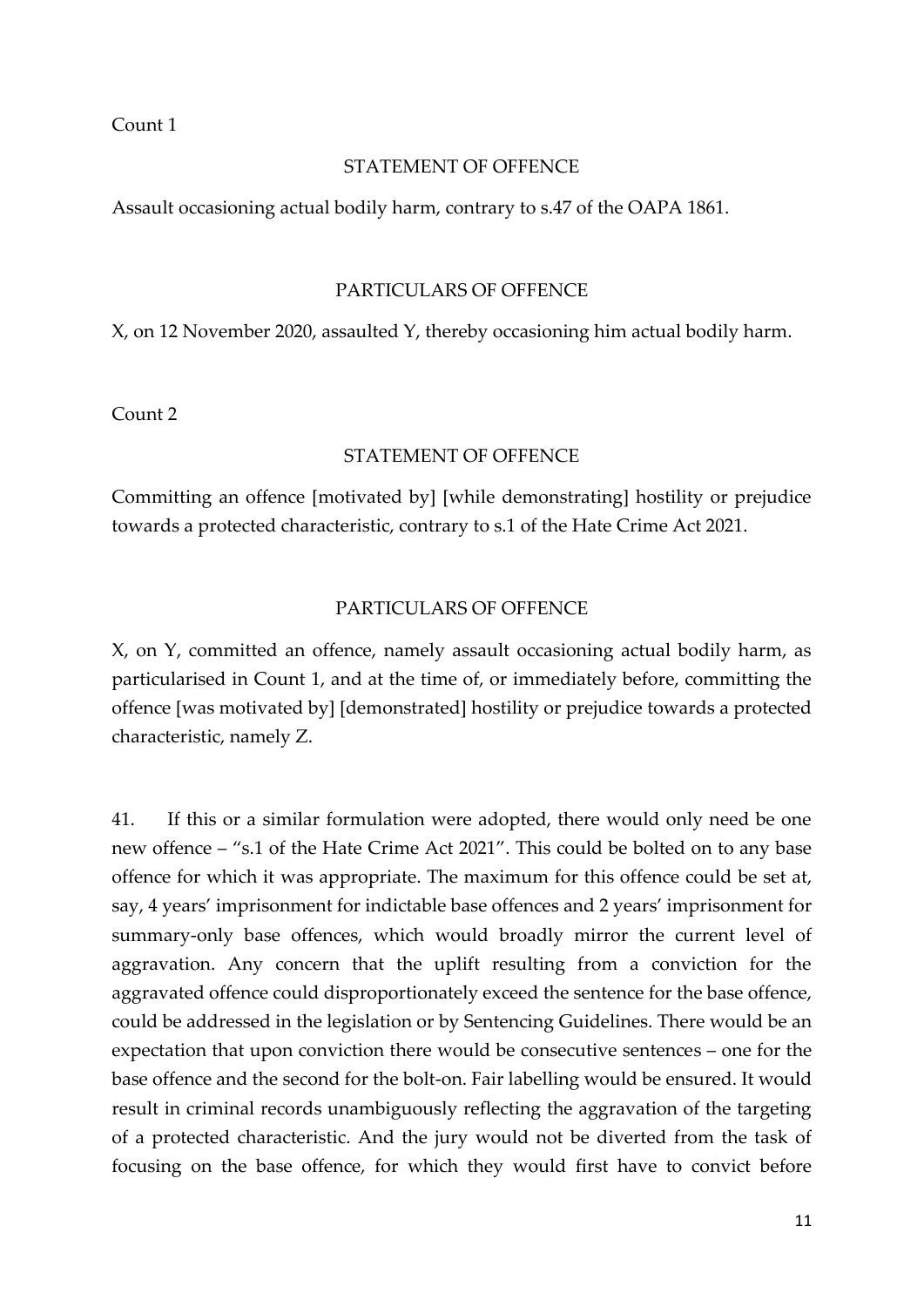considering the aggravated form. No-one could be convicted of the aggravated form without being convicted of the base offence – it would be a parasitic offence. So it cannot properly be criticised on the basis that it creates a new category of "thought crime" where there is no underlying criminality.

42. In any event, we consider that the ambit of the offences which could be subject to an aggravated offence (whether or not the model which we suggest is adopted) should be limited. In our model, that could be done by way of a statutory schedule. The schedule could potentially be capable of amendment under delegated powers, to cater for shifts in the necessity of creating aggravated forms of certain offences. The offence itself could then be labelled "committing a scheduled aggravated offence …".

**Question 25: We provisionally propose that the characteristics protected by aggravated offences should be extended to include: sexual orientation; transgender, non-binary and intersex identity; disability, and any other characteristics that are added to hate crime laws (in addition to the current characteristics of race and religion).**

### **Do consultees agree?**

43. Yes. There would not appear to be any good reason to withhold parity of protection across the range of protected characteristics.

**Question 26: We provisionally propose that the decision as to whether an aggravated version of an offence should be created be guided by:**

**• The overall numbers and relative prevalence of hate crime offending as a proportion of an offence;**

- **The need to ensure consistency across the criminal law;**
- **The adequacy of the existing maximum penalty for the base offence; and**

**• Whether the offence is of a type where the imposition of additional elements of the offence requiring proof before a jury may prove particularly burdensome.**

### **Do consultees agree?**

44. Up to a point. These seem to be sensible factors to take into account. However, as recognised in the Consultation, there are likely to be issues around the recording of when hate crime represents a feature of the offence – in some cases the complainant may perceive a crime to be motivated by hate when that is not a reasonable reading, whilst at other times a complainant may not recognise that the crime is motivated by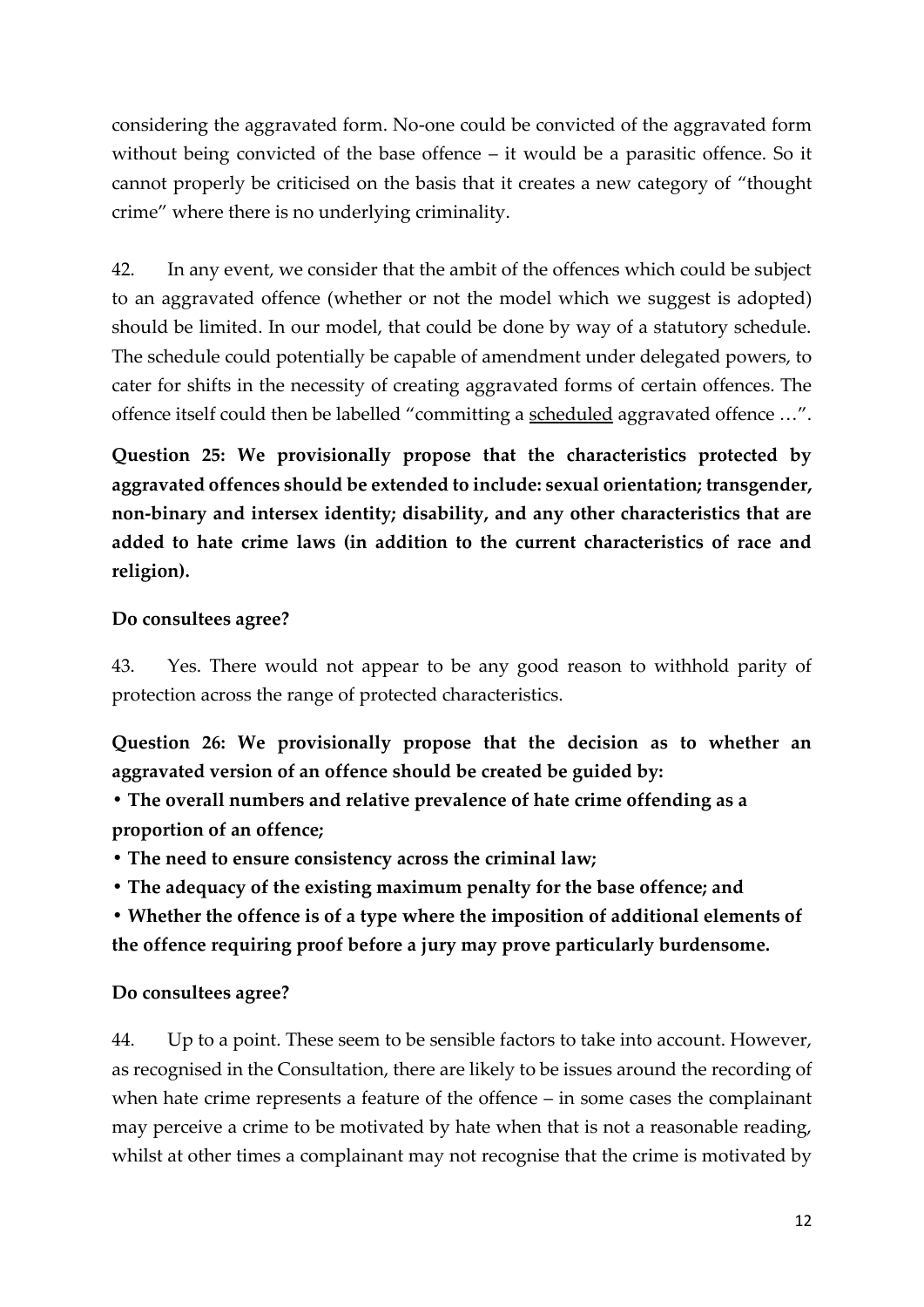hate when it is objectively clear that it was. Further, even if very few examples of a particular offence feature a hate crime aspect, the creation of an aggravated offence may be justified in order to properly protect those who are victims in those few cases. Absolute and relative prevalence need to be balanced by the degree of hostility shown in what may be statistically few cases, and the resultant harm experienced.

45. There may also be discrete reasons why specific offences (for example murder – see below) should not be included as an aggravated offence. Also we suggest that the principle of 'fair labelling' is an important factor to be taken in account.

46. Above, in response to Question 24, we set out a method by which this could be achieved through the use of a single statutory provision.

## **Question 27: We provisionally propose that aggravated versions of communications offences with an increased maximum penalty be introduced in reformed hate crime laws.**

### **Do consultees agree?**

47. The criteria set out in Question 26 above appear to be met. In addition, we take the view that fair labelling further justifies communication offences to be included as an aggravated offences.

**Question 28: We provisionally propose that aggravated versions of the following offences should be created, notwithstanding that they have life maximum penalties:**

**• Grievous bodily harm with intent contrary to section 18 of the OAPA 1861; and**

**• Arson with intent or reckless as to whether life is endangered contrary to sections 1(2) and 1(3) of the Criminal Damage Act 1971.**

**We do not propose that aggravated versions be created in respect of any other offences with a life maximum penalty.**

**Do consultees agree?**

48. We agree that aggravated versions of s.18 OAPA 1861 and arson with intent/reckless as to whether life is endangered should be created, as a solution to the issue identified at §16.68. Consideration will need to be given as to whether the uplift following a conviction for an aggravated offence, where the appropriate sentence for the base offence alone would be a determinate sentence, could in itself result in the passing of a life sentence. Consideration will also need to be given as to the effect on extended sentences under the dangerousness provisions. In the rare cases where the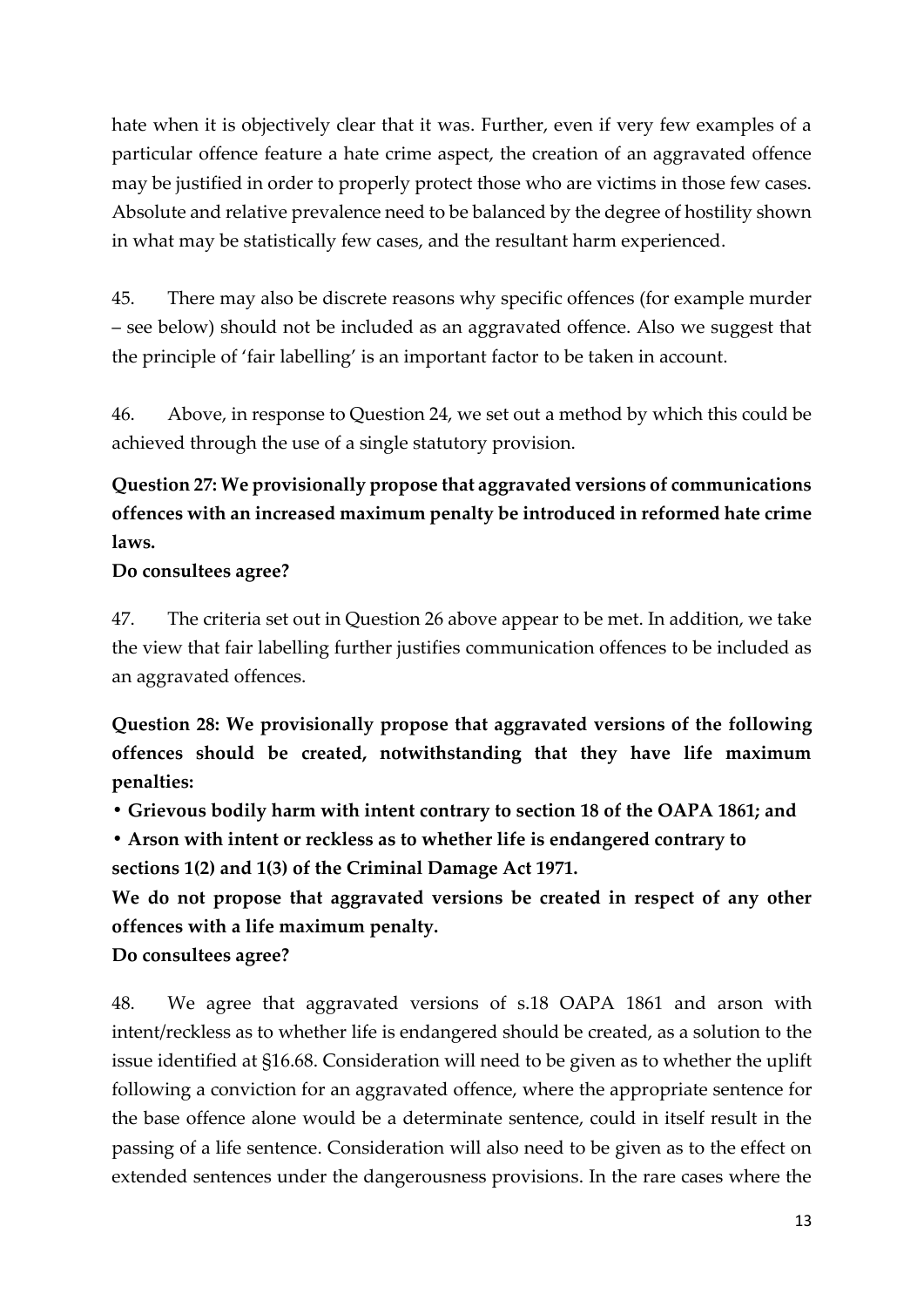base offence would justify a life sentence, the uplift would need to be reflected in the minimum term.

49. We suggest that an aggravated version of the offence of throwing a corrosive substance on a person (s.29 OAPA 1861) should also be created, to ensure consistency between the various types of violent assault offences created by the OAPA. We also tentatively suggest that aggravated versions of kidnap and false imprisonment are created.

50. We agree that it would not be appropriate or helpful to create an aggravated version of the crime of murder, for the reasons given in the consultation paper. In addition it would not be appropriate, as the law of homicide currently stands, to grade the seriousness of the offence of murder solely by the motivation or demonstration of hostility towards a protected characteristic; for example why is the murder of a police officer not to be similarly treated (albeit for different reasons) as an aggravated offence? There are good grounds, as previously advanced by the Law Commission, for a wholesale change to the structure of homicide; it would not be appropriate to partially achieve that aim by way of a change to hate crime offences.

**Question 29: We provisionally propose that aggravated versions of the following offences against the person should not be introduced in reformed hate crime laws: (a) Maliciously administering poison so as to endanger life or inflict grievous bodily**

**harm (section 23 OAPA 1861);**

**(b) Maliciously administering poison with intent to injure, aggrieve or annoy any other person (section 24 OAPA 1861);**

**(c) Threats to kill (section 16 OAPA 1861); and**

**(d) Threatening with an offensive weapon or article with a blade/point (section 1A Prevention of Crime Act 1953/ section 139AA(1) Criminal Justice Act 1988). Do consultees agree?**

51. We agree that the criteria set out in Question 26 above do not appear to be met. Although in respect of (d) (threatening with an offensive weapon/bladed article) the relatively low maximum, combined with the circumstances in which this offence is likely to be committed, and the relatively straightforward mental element, all suggest to us that the offence might properly be included in the list of aggravated offences.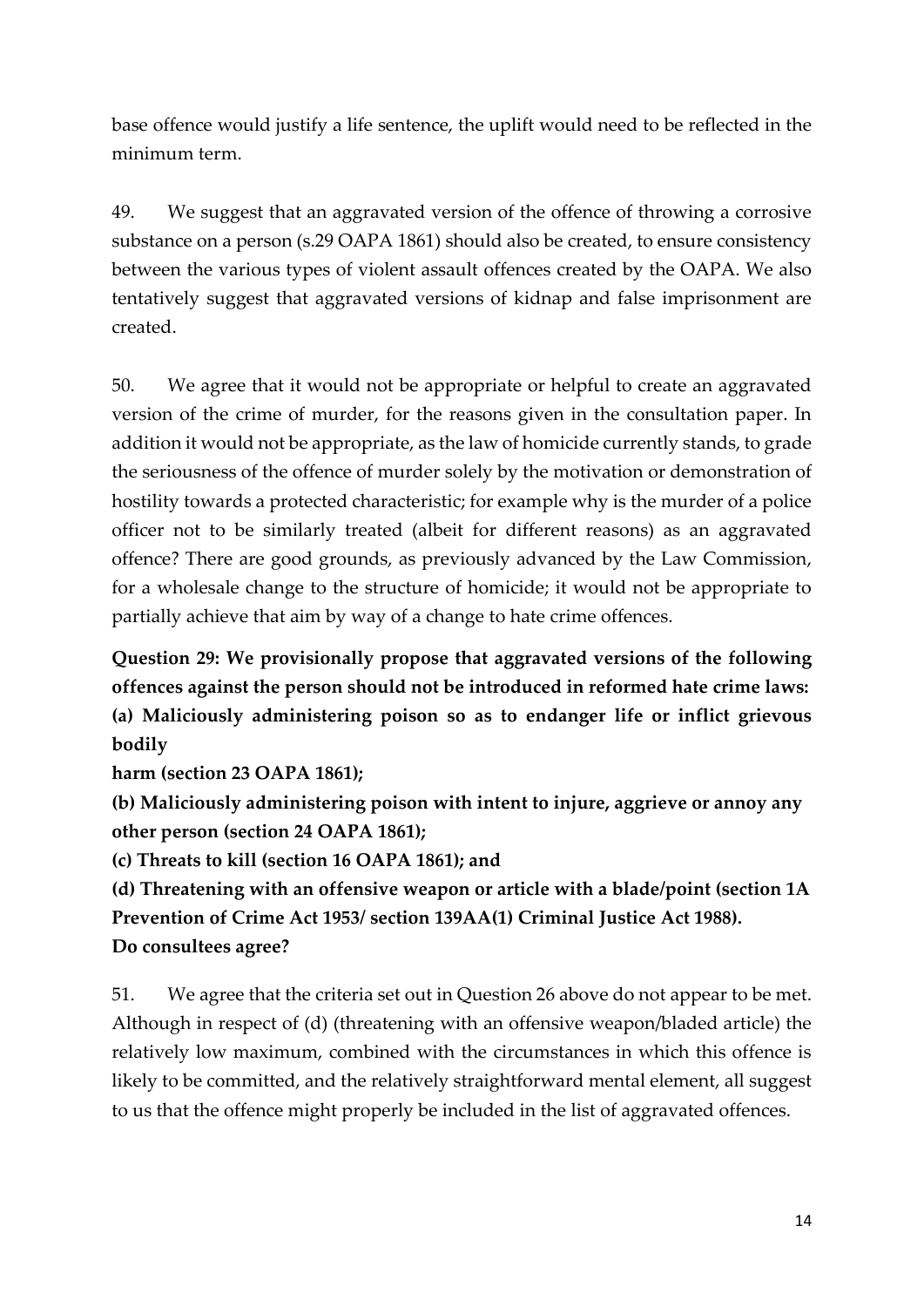### **Question 30: We invite consultees' views on whether any property or fraud offences should be included within the specified aggravated offences.**

52. We consider that more evidence is required before a conclusion can be reached on the necessity for aggravated property offences or fraud. However, in the interests of fair labelling we tentatively suggest that all of the offences listed in the consultation should be capable of taking an aggravated form.

# **Question 31: We provisionally propose that aggravated versions of sexual offences should not be introduced (and hate crimes in these contexts should continue to be dealt with through enhanced sentencing). Do consultees agree?**

53. Yes, for the reasons given in the Consultation.

**Question 32: We invite consultees' views on whether a provision requiring satisfaction of the legal test in respect of "one or more" protected characteristics would be a workable and fair approach to facilitate recognition of intersectionality in the context of aggravated offences.**

54. We agree as a matter of law that it is likely that the aggravated offences as currently drafted do not permit both characteristics to be included in one count/charge.

55. Were the proposal in our response to Question 24 to be adopted, an indictment could include separate counts under our hypothetical s.1 of the Hate Crime 2021, each reflecting an individual protected characteristic. There would need to be only one count reflecting the base offence (ABH in the example above). Counts 2 & 3 on the indictment could reflect different protected characteristics. The tribunal of fact could of course only convict in each count if they were all (or a majority) sure that the prosecution's case was made out in respect of the characteristic charged.

56. As discussed in the consultation paper, an alternative course would be to permit the inclusion of more than one characteristic in the pleaded aggravated offence. Our hypothetical s.1 of the Hate Crime Act 2021 could incorporate this from a drafting perspective. There is an established procedure where, in a variety of cases, the jury's verdict (there would be no problem in the Magistrates Court where the same tribunal determines the verdict and sentence) does not return the legal basis of guilt (for example, manslaughter or offences involving alternative *mens rea*). The matter is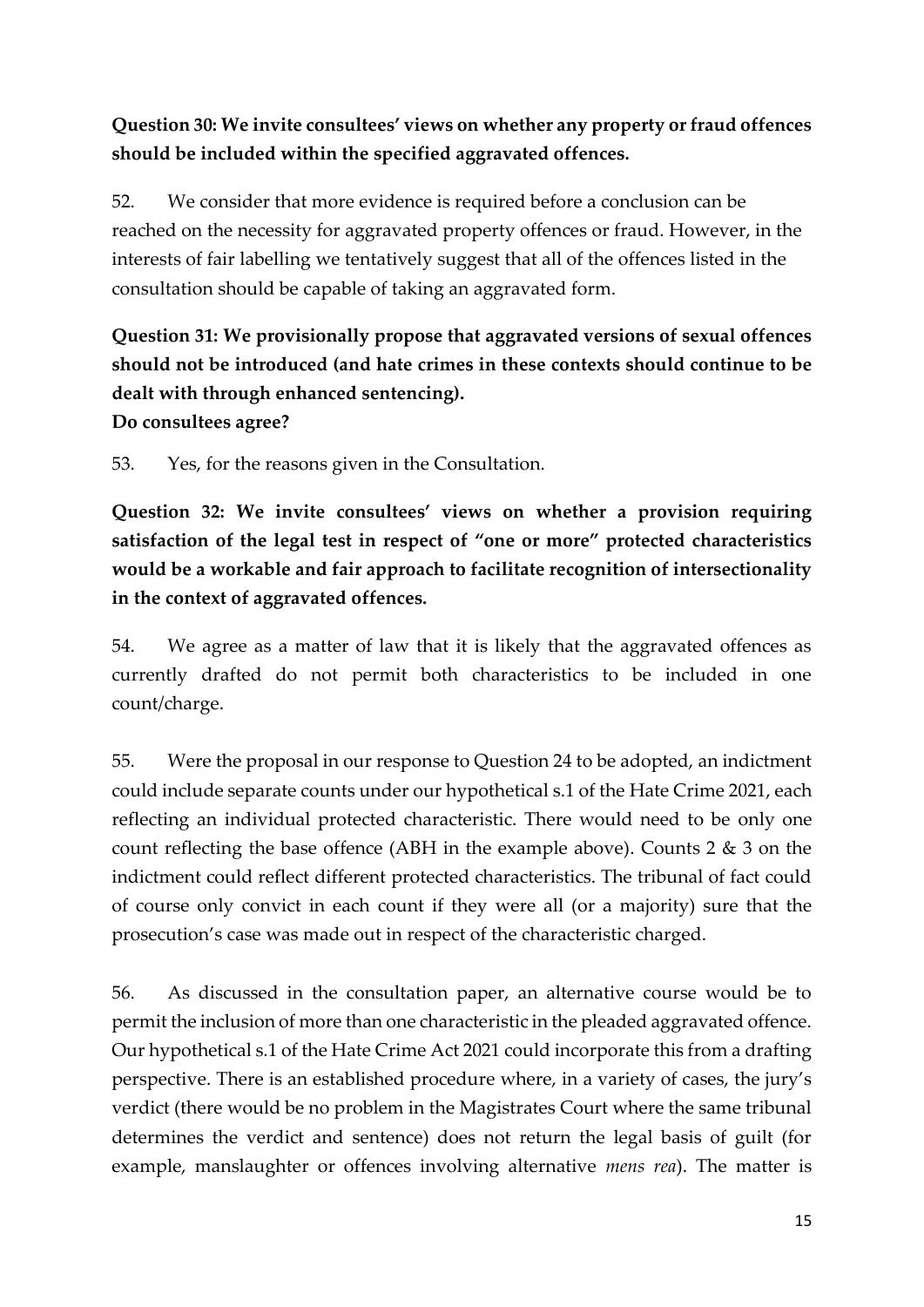resolved either by a 'special verdict' – the jury stating on conviction the basis of the verdict – or by the judge deciding on the evidence adduced at trial to the criminal standard.

57. Opinion amongst those who have contributed to this response on behalf of the Bar Council is divided as to whether the determination of which protected characteristic had been proved should be made by the jury, by way of separate counts for each characteristic, or by the judge, by way of interpreting the verdict on a single 'rolled up' count (it is assumed that the option of deploying 'special verdicts' will not be adopted - the Court of Appeal has stated that even in cases of murder, whether there are a number of bases on which a verdict of manslaughter could be returned, 'special 'verdicts' should be a rarity; *R v Hopkinson* [2013] EWCA Crim 795). The arguments in favour of each approach are set out below:

#### *Separate counts*

58. Where the aggravation can significantly impact upon the available maximum penalty, this is a decision that the accused is entitled to require be determined by a jury in the same way as he is entitled to require the jury to return a verdict on the underlying conduct. And written routes to verdict – which are nowadays very much the rule rather than the exception – help to allay any concern that indictments may become unwieldly if individual protected characteristics are required to be pleaded separately.

#### *'Rolled up' count*

59. In an average case an offender may in one abusive outburst incorporate several epithets directed at protected characteristics, possibly relating to different people, in the same incident. If the utterance of a few words is to be subject to an individual count to reflect the different characteristic, that could lead to a number of practical problems:

- (a) It may lead to the overloading of an indictment;
- (b) If a defendant pleads guilty to the base offence and, say, one aggravated offence but maintains not guilty pleas to the remaining counts, judges will inevitably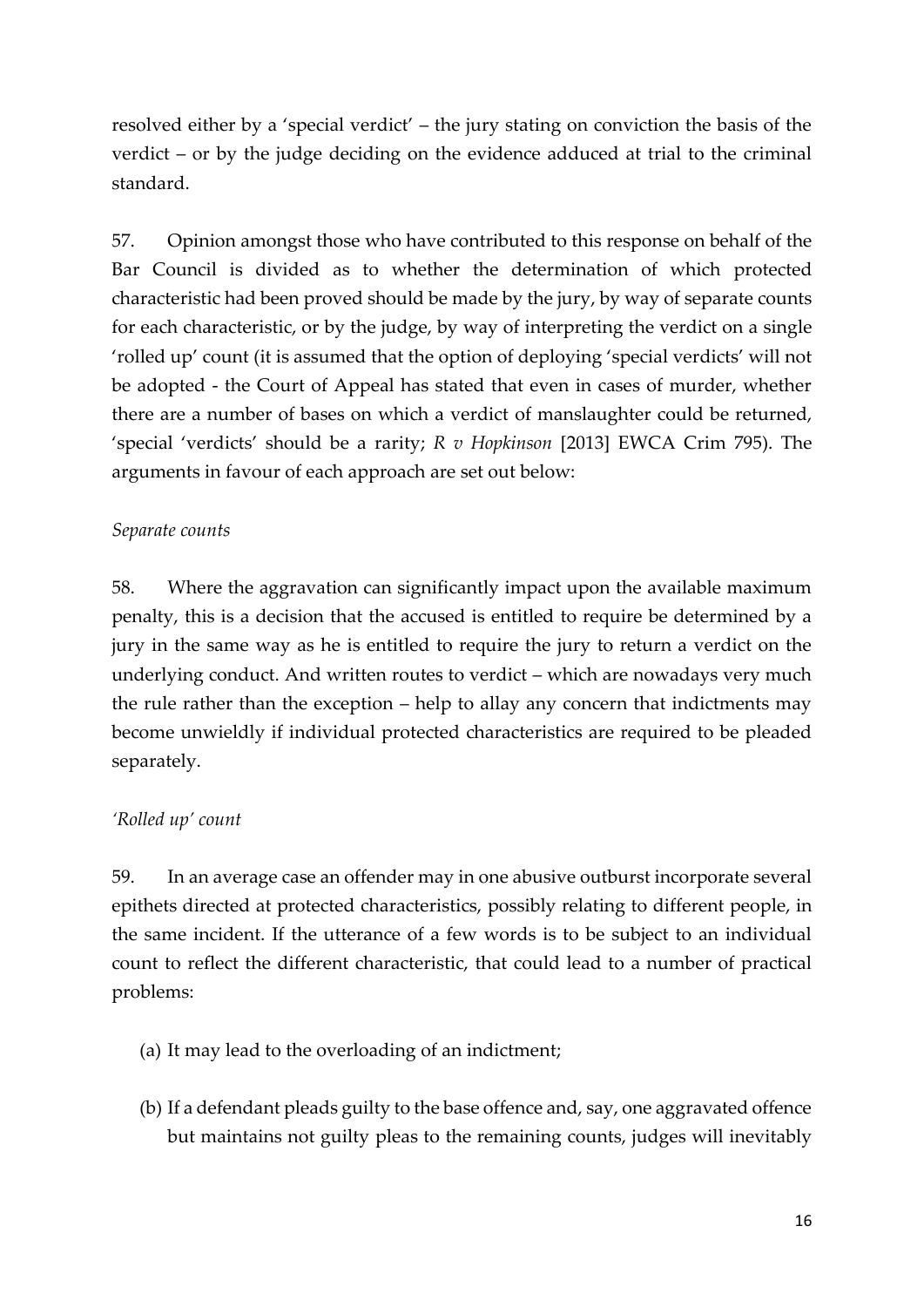be reluctant to countenance a jury trial to resolve whether a few additional words were said;

- (c) That will place pressure on the prosecution to 'plea bargain', with the unenviable prospect of deciding, in a particular case, a hierarchy between the characteristics to enable the prosecutor to determine which are 'important enough' to require resolution by jury trial despite a guilty plea to a count relating to another characteristic, and which counts will not be proceeded with – which in turn may lead to the dissatisfaction of victims;
- (d) If the sentencing judge is required to pass a consecutive sentence for each aggravated offence, then the totality principle will swiftly be engaged, leading to a need to then reduce the sentence to reflect the overall level of criminality. Alternatively, if the expectation is that a conviction for an aggravated offence will lead to a consecutive sentence, save in truly exceptional circumstances, it will be significantly devalued if concurrent sentences are passed for what was an entirely predictable and unexceptional outcome of the charging decision.

### **Question 33: We invite consultees' views on whether the maximum sentences for the aggravated offences in the CDA 1998 are appropriate.**

60. That is a question of sentencing policy, to which the Bar Council does not routinely respond.

**Question 34: We invite consultees' views on whether where only an aggravated offence is prosecuted, the Courts should always be empowered to find a defendant guilty of the base offence in the alternative.**

61. In principle, yes, for the reasons set out in the Consultation.

62. Our response to Question 24 provides a way around the problems with the present position identified in the consultation paper.

**Question 35: We invite consultees' views on whether they consider the Sussex Report's proposed "hybrid" approach to hate crime laws to be a preferable approach to the model that we have proposed.**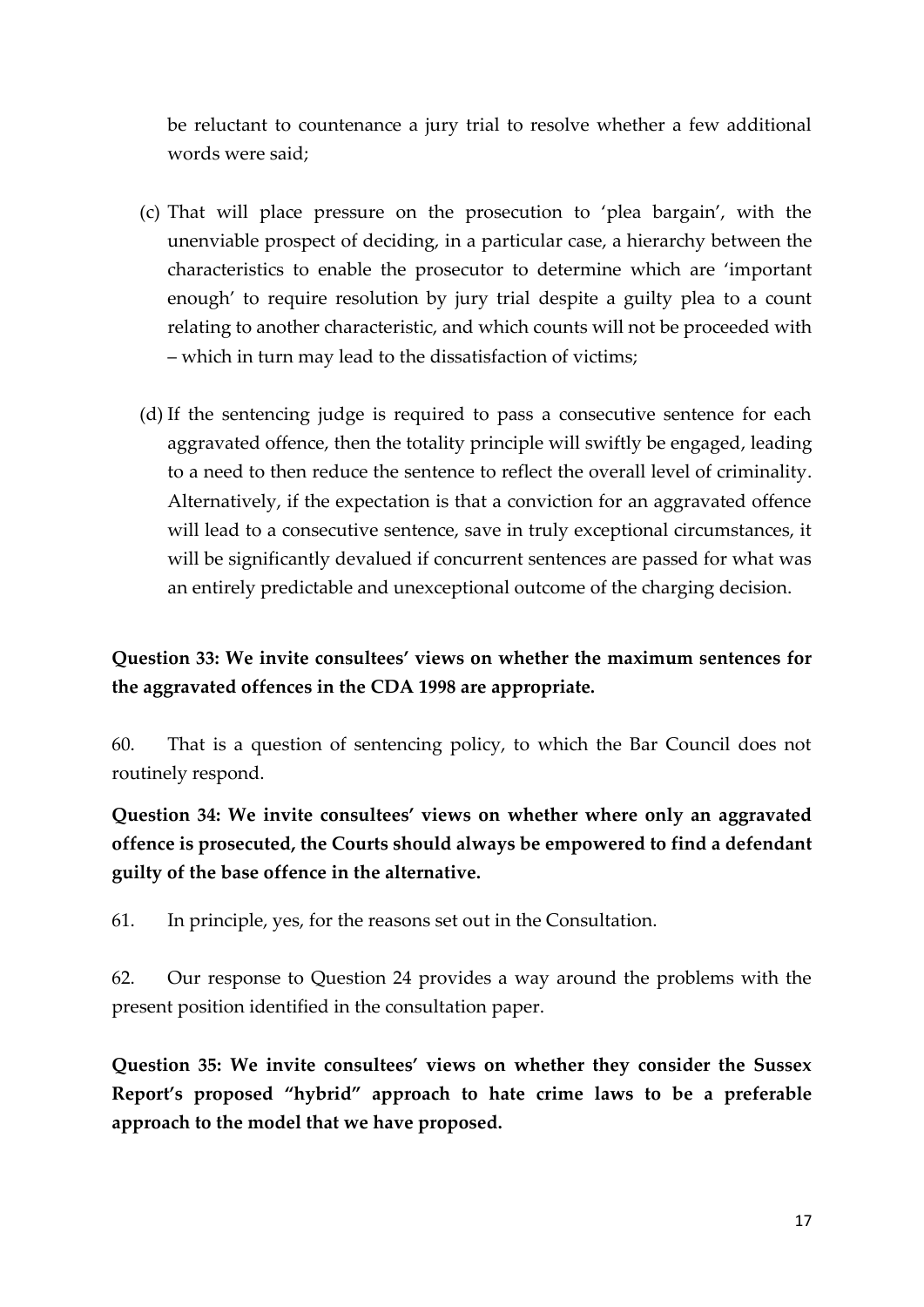63. Our proposal (at Question 24 above) combines the virtues of the Sussex Report's proposals with a solution to the problem identified in the consultation that the Sussex Report proposal would require the removal of increased maximum penalties.

64. As set out in Chapter 17 below, we consider that there is still a place for enhanced sentencing, but not in respect of offences for which the aggravated offence is available.

### **Chapter 17**

**Question 36: We provisionally propose that the enhanced sentencing model remain a component of hate crime laws, as a complement to an expanded role for aggravated offences. Do consultees agree?** 

65. Yes.

**Question 37: We provisionally propose that sentencers should continue to be required to state the aggravation of the sentence in open court. Do consultees agree?**

66. Yes

**Question 38: We invite consultees' views on whether a more flexible approach to characteristic protection would be appropriate for the purposes of enhanced sentencing.** 

**Further, we invite consultees' views on whether this might be best achieved by:**

- **• a residual category;**
- **• a set of criteria for judges to consider;**
- **• sentencing guidance; or**
- **• a combination of approaches.**

67. It is to be hoped that by adopting the revision to the aggravated offences (whether the model we suggest at Question 24 above or otherwise), Parliament will include all those base offences which, according to the four stage test advocated at Question 26 above or similar, will qualify for the additional protection for the specified characteristics. It is always to be preferred, where legally possible and practical, that a jury, rather than a judge, determines whether criminality, which could lead to a greater sentence, has been proven to the requisite standard. We do, however, agree that in a fast-changing world it is not always possible to predict which characteristics will render those who possess them more vulnerable to crime. Whilst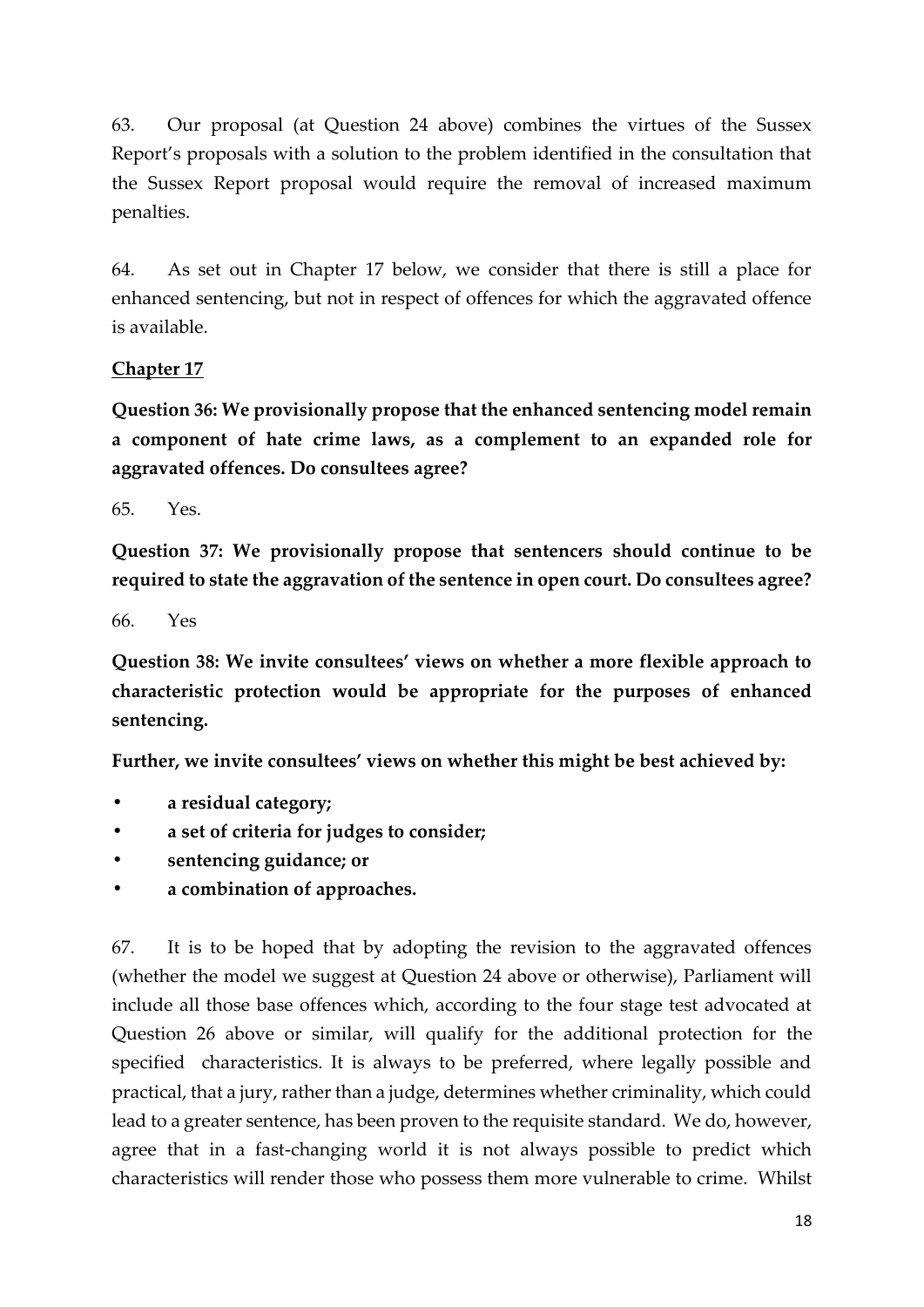legal certainty may be more easily achieved through identifying individual characteristics in statute, we agree that a more flexible approach is justified. The desirability of certainty in sentencing practice and the consistent application of any enhanced regime leads us to reject the open-ended "residual category" in preference for a set of criteria by which a court could recognise the targeting of a characteristic as a hate crime. This would enable a sentencer to treat hostility towards a non-listed characteristic as an aggravating factor in the appropriate circumstances. Based on the available evidence, the sentencer is well placed to assess whether, in the case before them, additional harm was caused to the victim because of hostility towards a characteristic of the victim: whether the characteristic was core to the identity of the victim, and whether the characteristic group is one which faces systemic disadvantage in society. We understand the reluctance of the Sentencing Council to propose certain characteristics (not set out by Parliament) which would oblige a sentencer to impose an enhanced sentence.

## **Question 39: We provisionally propose that, contrary to the more flexible approach set out in R v O'Leary, a court should not be permitted to apply an enhanced sentence to a base offence, where an aggravated version of that offence could have been pursued in respect of the specified characteristic. Do consultees agree?**

68. Yes. Otherwise prosecutors may simply choose not to charge an aggravated offence and 'leave it to the judge', on the basis that without the burden on the Crown to prove the hostility as an element of the offence, it could still be recognised at sentence. Where the aggravation is serious enough to justify the enactment of a bespoke offence, the conduct as issue should be subject to a separate count. That is consistent with the general approach to sentencing. In *O'Leary* the CACD concluded that in the particular circumstances of that case, that the sentencing judge was justified in applying the enhanced sentencing provisions where an aggravated offence has not been prosecuted. However the Court observed:

*"Our conclusion upon this issue should not be taken as any endorsement for the view that the prosecution are thereby relieved of their duty to consider the indictment with care. On the contrary, in the majority of cases where the evidence supports an aggravated form of assault, then it should be placed upon the indictment. However we can understand in the particular circumstances of the present case, where another set of alternative offences had already been placed on the indictment for the jury to consider, adding further alternatives under s.29 of the Crime and Disorder Act 1998 would have had the effect of overloading the indictment and overly complicating the jury's task."*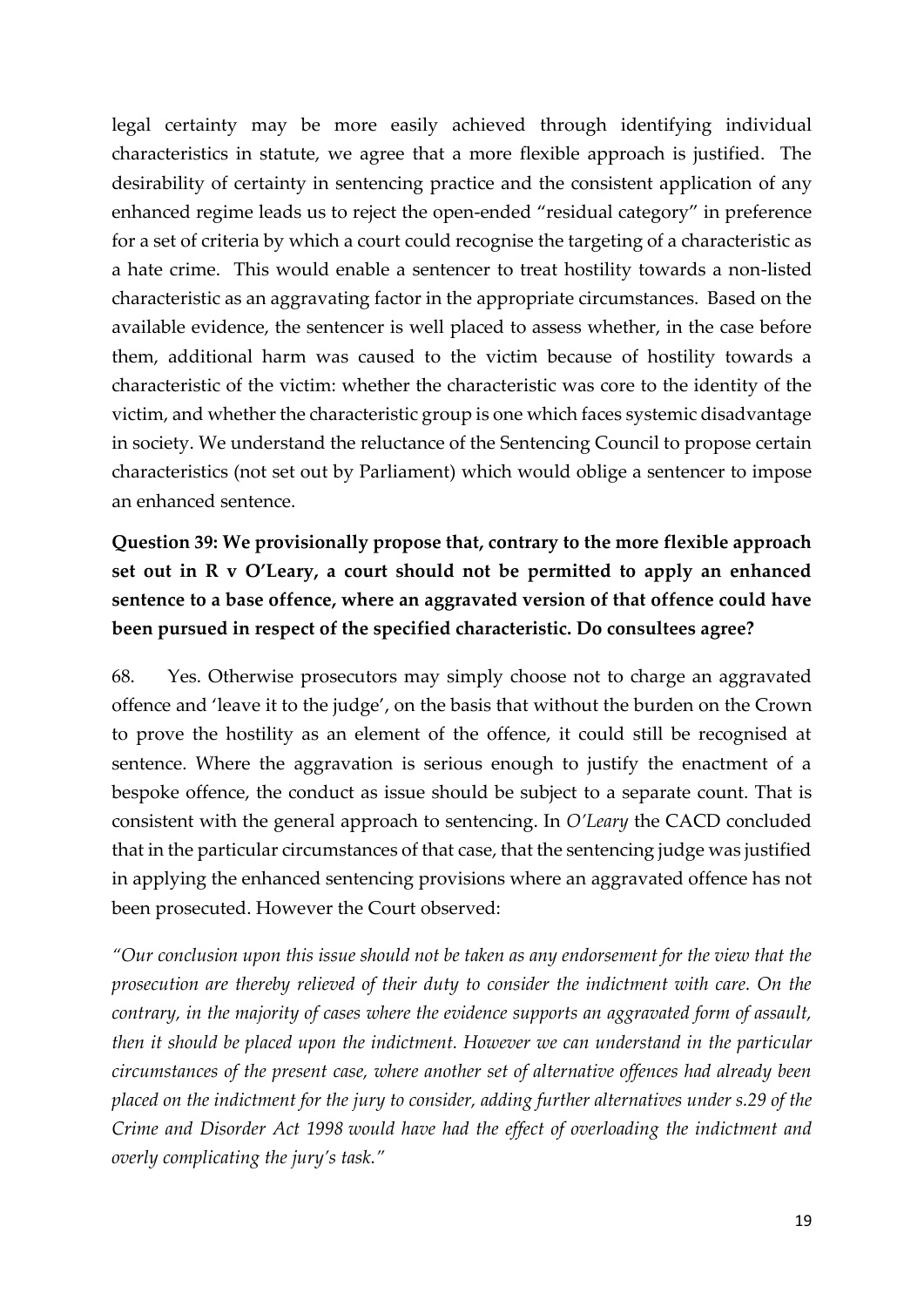69. The risk of overloading the indictment is ever present when addressing aggravated offences (see for example our response to Question 32 above), but the fact that there may be rare cases where even the presence of one additional count would "overly complicate" the jury's task and lead to a difficult charging decision, is not, on this issue, a justification in our view to abandon the principles of certainty and fairness to the defendant.

70. It is noted though that changes to the recording of convictions on the nonpublic Police National Computer, would alleviate to some extent the concern that the aggravated nature of the offending would not be adequately marked without a conviction of an aggravated offence.

### **Chapter 18**

## **Question 40: We provisionally propose that the stirring up offences relating to "written" material be extended to all material? Do consultees agree?**

71. Yes, this distinction is quite clearly out of date and in the modern multi-media age all material should be treated the same.

# **Question 41: We provisionally propose to replace sections 19 to 22 and 29C to 29F of the Public Order Act 1986 with a single offence of disseminating inflammatory material. Do consultees agree?**

72. Yes, as the consultation makes clear the current legislation has, over time, created substantial and troubling inconsistencies and the Bar Council welcomes the simplicity and clarity of the proposal.

# **Question 42: We provisionally propose to align the defences available to innocent disseminators of inflammatory material to ensure consistency as follows:**

**(1) The provisions relating to performers, rehearsals and recordings of performances would apply to both plays and broadcasts.**

**(2) The defences available to third parties who did not intend to stir up hatred would be aligned, so that the offence would not apply to a person who did not realise that the material was to be included; did not realise that material was threatening or abusive; or did not realise that the circumstances were such that hatred was likely to be stirred up.**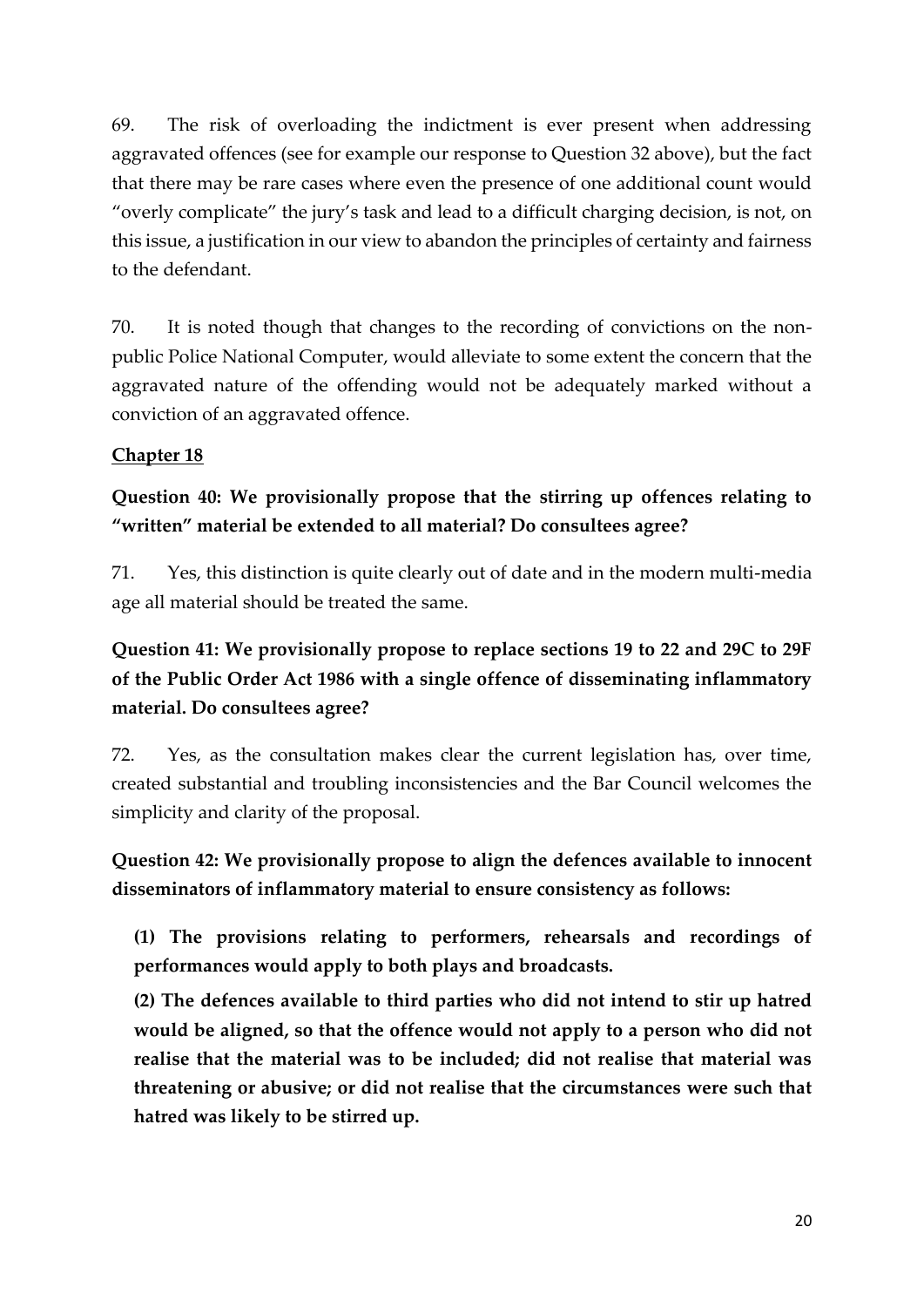# **(3) Unless intention to stir up hatred is proved, no offence would be committed by showing a recording that has been certified by the British Board of Film Classification or licensed for cinema performance by a local authority.**

### **Do consultees agree?**

73. Yes, the example of a play that might be simultaneously live-streamed online has become even more vivid during the current pandemic and illustrates again the out-dated distinctions in the law as it presently stands. The Bar Council again therefore welcomes the simplicity and clarity of the proposal. It protects innocent disseminators whilst removing the potential for loopholes based on archaic categorisations.

**Question 43: Under what circumstances, if any, should online platforms such as social media companies be criminally liable for dissemination of unlawful material that they host?**

**If "actual knowledge" is retained as a requirement for platform liability, should this be the standard applied in other cases of dissemination of inflammatory material where no intention to stir up hatred can be shown?**

74. Online platforms should be criminally liable for dissemination of unlawful material that they host but the Commission is right to be wary of legislation that would stifle freedom of expression through causing online platforms to remove any content that was the subject of complaint. Consistency between online and offline dissemination is desirable, and if this means applying "actual knowledge" to offline dissemination then this would be acceptable, in conjunction with the other proposed reforms, where no intention to stir up hatred can be shown.

**Question 44: We invite consultees' views on whether the meaning of "likely to" in the racial hatred offence should be defined in statute (and for any other characteristics to which it would apply in future). We further invite views on how might this be defined.**

75. The words "likely to" are not easily susceptible to statutory definition and we are not aware of their standard use in criminal statutes as part of the *actus reus* of an offence. In terms of causation it would be preferable to use a more precise form of words in the proposed legislation such as "real and substantial possibility".

**Question 45: We provisionally propose that intentionally stirring up hatred be treated differently from the use of words or behaviour likely to stir up hatred.**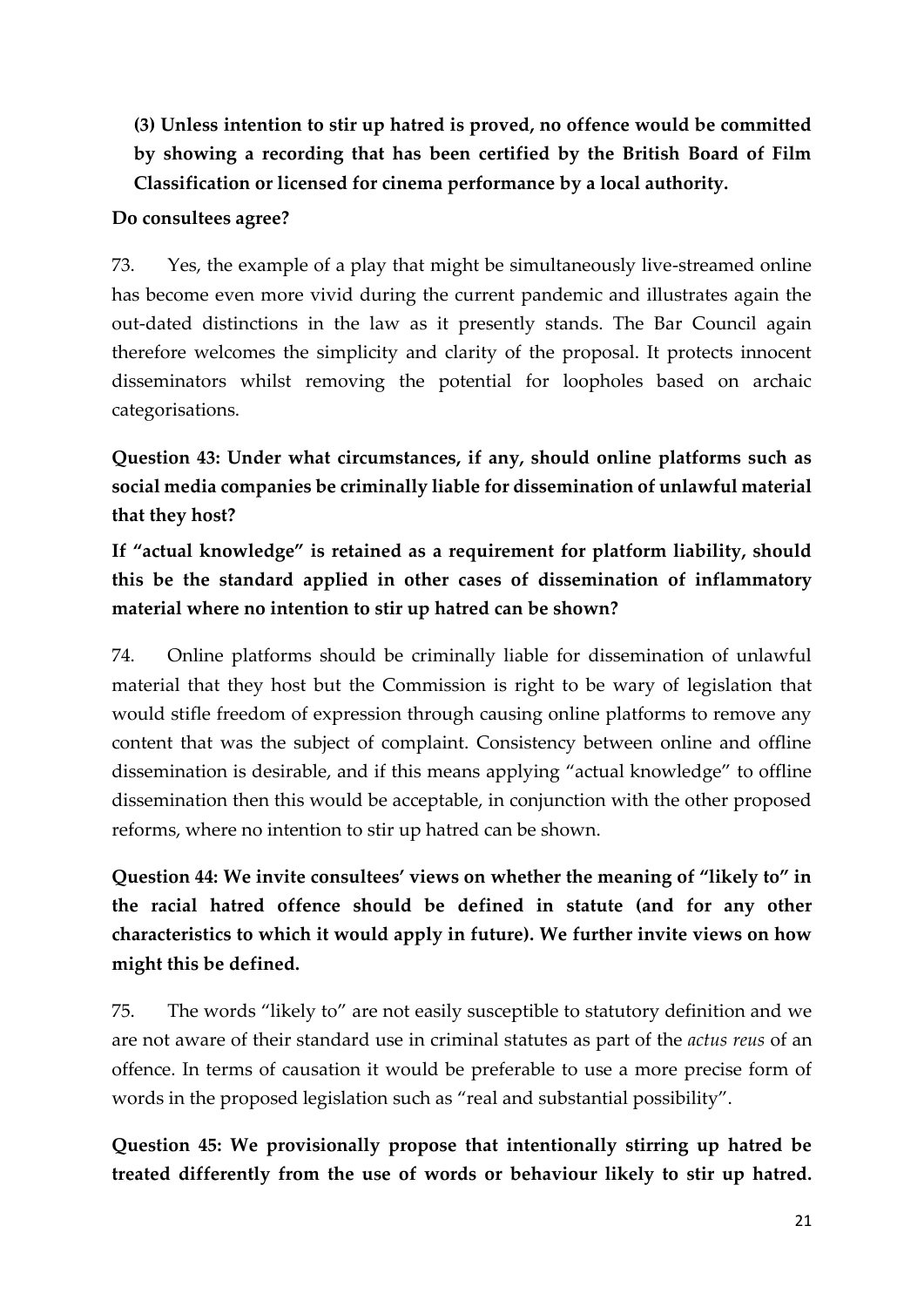**Specifically, where it can be shown that the speaker intended to stir up hatred, it should not be necessary to demonstrate that the words used were threatening, abusive, or insulting. Do consultees agree?**

76. Yes, as noted in the consultation there is evidence that certain group have become accustomed to using language in such a way as to stir up hatred without coming within the prohibited categories. This must be addressed, and any new offences must be clear and robust so as to achieve their purpose in the most serious cases.

**Question 46: We provisionally propose that where intent to stir up hatred cannot be proven, it should be necessary for the prosecution to prove that:**

**(1) the defendant's words or behaviour were threatening or abusive;**

**(2) the defendant's words or behaviour were likely to stir up hatred;**

**(3) the defendant knew or ought to have known that their words or behaviour were threatening or abusive; and**

**(4) the defendant knew or ought to have known that their words or behaviour were likely to stir up hatred.**

### **Do consultees agree?**

77. Subject to the response to Question 44 above, we agree that these elements of the offence create a sufficiently nuanced balance between strict liability and *mens rea* and allow the defendant's personal circumstances to be taken into account in relation to what the defendant knew or ought to have known. It achieves the aim whilst not unduly punishing unknowing offending.

**Question 47: We provisionally propose that there should be a single threshold to determine whether words or behaviour are covered by the "likely to" limb of the stirring up offences, applying to all protected characteristics. Do consultees agree?**

**If so, would consultees favour applying a single threshold of "threatening or abusive" but not "insulting" words to prosecutions brought under the "likely to" limb?**

78. There should be a single threshold across all protected characteristics to ensure consistency, fairness and certainty. Given that this will apply in circumstances where it cannot be shown that there was an intention to stir up hatred, it is acceptable to omit "insulting" for the same reasons that it was removed from s5 Public Order Act 1986.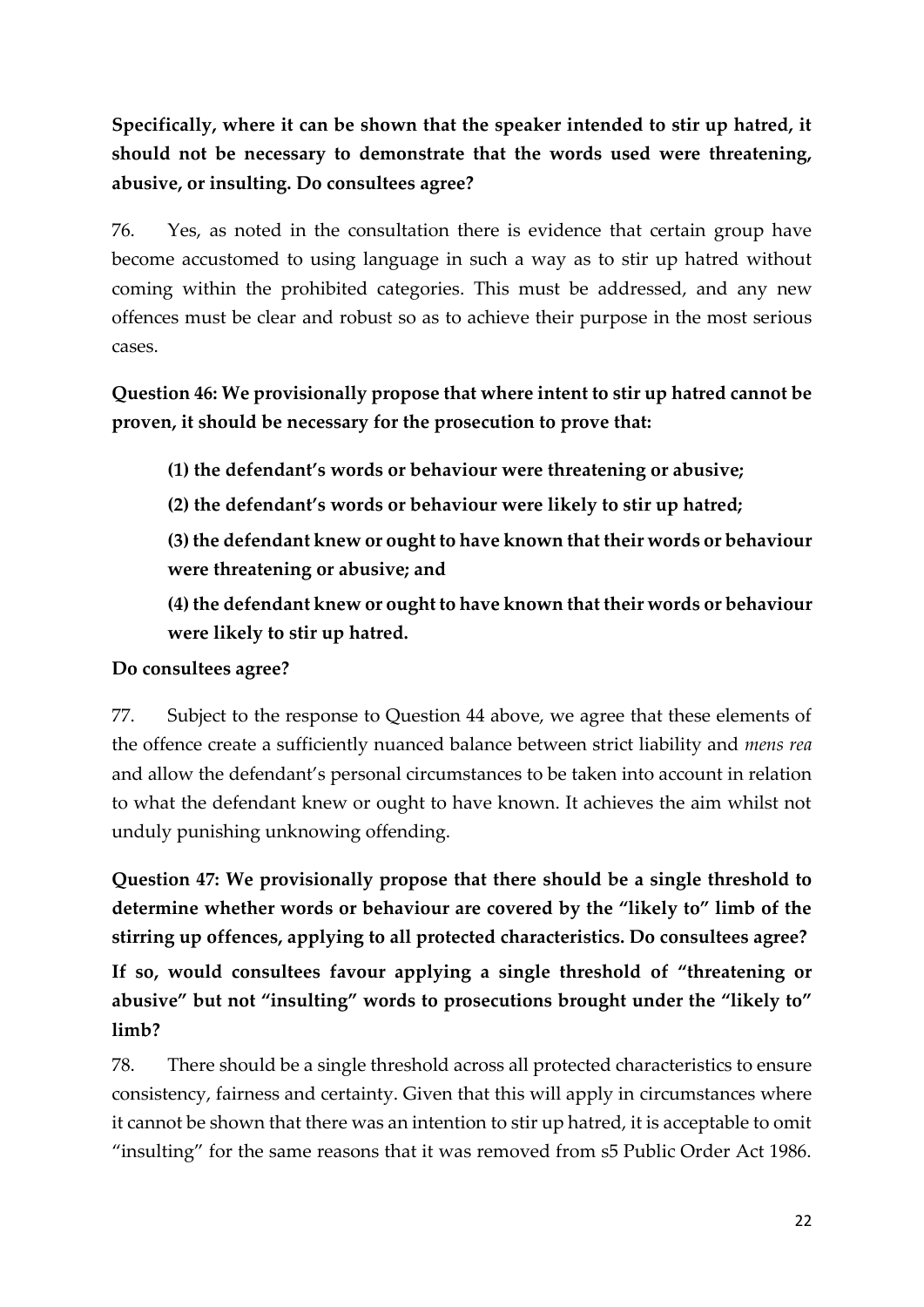Serious examples will inevitably be caught by "abusive" in any event, as the DPP made clear at that time.

# **Question 48: We provisionally propose that the offences of stirring up hatred be extended to cover hatred on the grounds of transgender identity and disability. Do consultees agree?**

79. This is essentially a question of policy and for the reasons similar to those set out in response to Question 11, the Bar Council is not in a position to comment. However there is clearly now an empirical basis for the proposed extension.

### **Question 49: We provisionally propose that the stirring up offences be extended to cover sex or gender. Do consultees agree?**

80. For the reasons given above the Bar Council is not in a position to comment.

**Question 50: We invite consultees' views on whether the definition of hatred for the purposes of the stirring up offences should include hatred on grounds of one or more protected characteristics.**

81. Yes it should. By aligning the thresholds and fault requirements applying to the currently protected characteristics, it would be possible to replace the offences in sections 18 and 29B with a single offence of unlawfully stirring up hatred, with the definition of "hatred" listing not only each of the current and proposed characteristics, but also hatred against a group defined by a combination of more than one characteristic.

# **Question 51: We provisionally propose that the current exclusion of words or behaviour used in a dwelling from the stirring up offences should be removed. Do consultees agree?**

82. Yes. The harm at which these offences is targeted is the propagation of hatred. Other offences, such as inciting or encouraging the commission of an offence, are not protected simply because they take place within a person's home. It would in practice be an arbitrary exclusion, if, for example, a group of people specifically chose to engage in criminal behaviour in a private dwelling as opposed to any other building, so as to avoid prosecution.

**Question 52: We provisionally propose that the current protections in sections 29J and 29JA apply to the new offence of stirring up hatred. Do consultees agree?**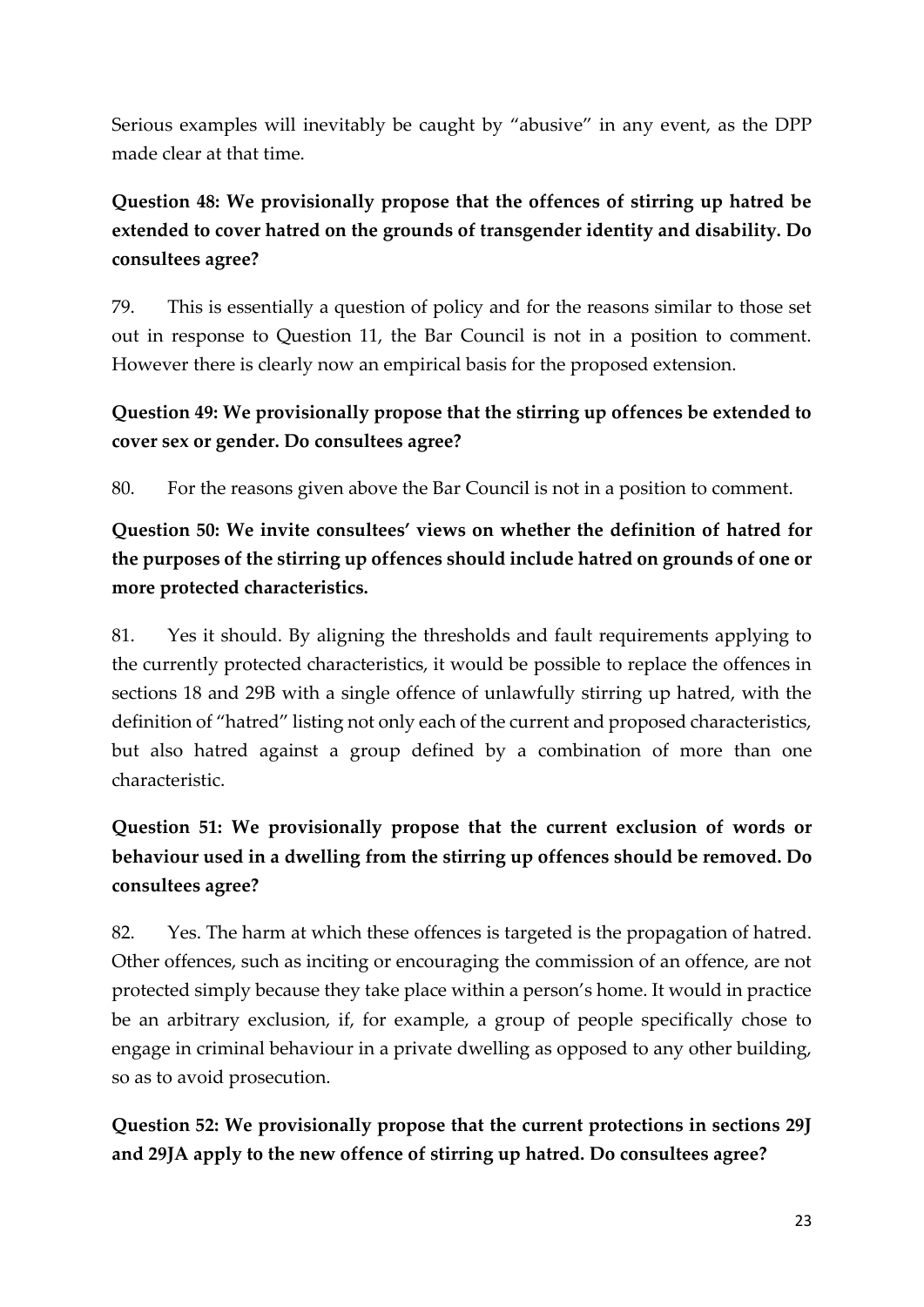# **We invite consultees' views on whether similar protections should be given in respect of transgender identity, disability and sex or gender, and what these should cover.**

83. The existing protections in sections 29 and 29JA should apply across all stirring up offences (recognising that in practice they will usually be relevant only to a single form of hatred). As it currently stands there is a mismatch in their application to racial/religious groups which is inconsistent.

## **Question 53: We invite consultees' views on whether there should be similar protections to those in sections 29J and 29JA under the racial hatred offences.**

84. Although essentially a question of policy, the Bar Council notes the reference to Lord Bracadale's review of Scottish hate crime legislation in which he considered, and rejected, suggestions that hate crime law should cover "hostility towards a political entity which the victim is perceived to be associated with by virtue of their race or religion". He argued that this would extend the concept of hate crime too far, and risk infringing the right to engage in political debate and protest.

**Question 54: We provisionally propose that prosecutions for stirring up hatred offences should require the personal consent of the Director of Public Prosecutions rather than the consent of the Attorney General. Do consultees agree?**

85. Yes.

**Question 55: We invite consultees' views on whether the current exemptions for reports of Parliamentary and court proceedings should be maintained in a new offence. Further, we invite views as to whether there are any additional categories of publication which should enjoy full or partial exemption from the offence, such as fair and accurate reports of local government meetings or peer reviewed material in a scientific or academic journal.**

86. Yes, the current exemptions should be maintained. The suitability for other publications to be subject to a similar exemption is a matter for other consultees. However there is a clear imperative that genuine democratic, academical and scientific debate should not be subject to criminal prosecution under the "likely to" limb.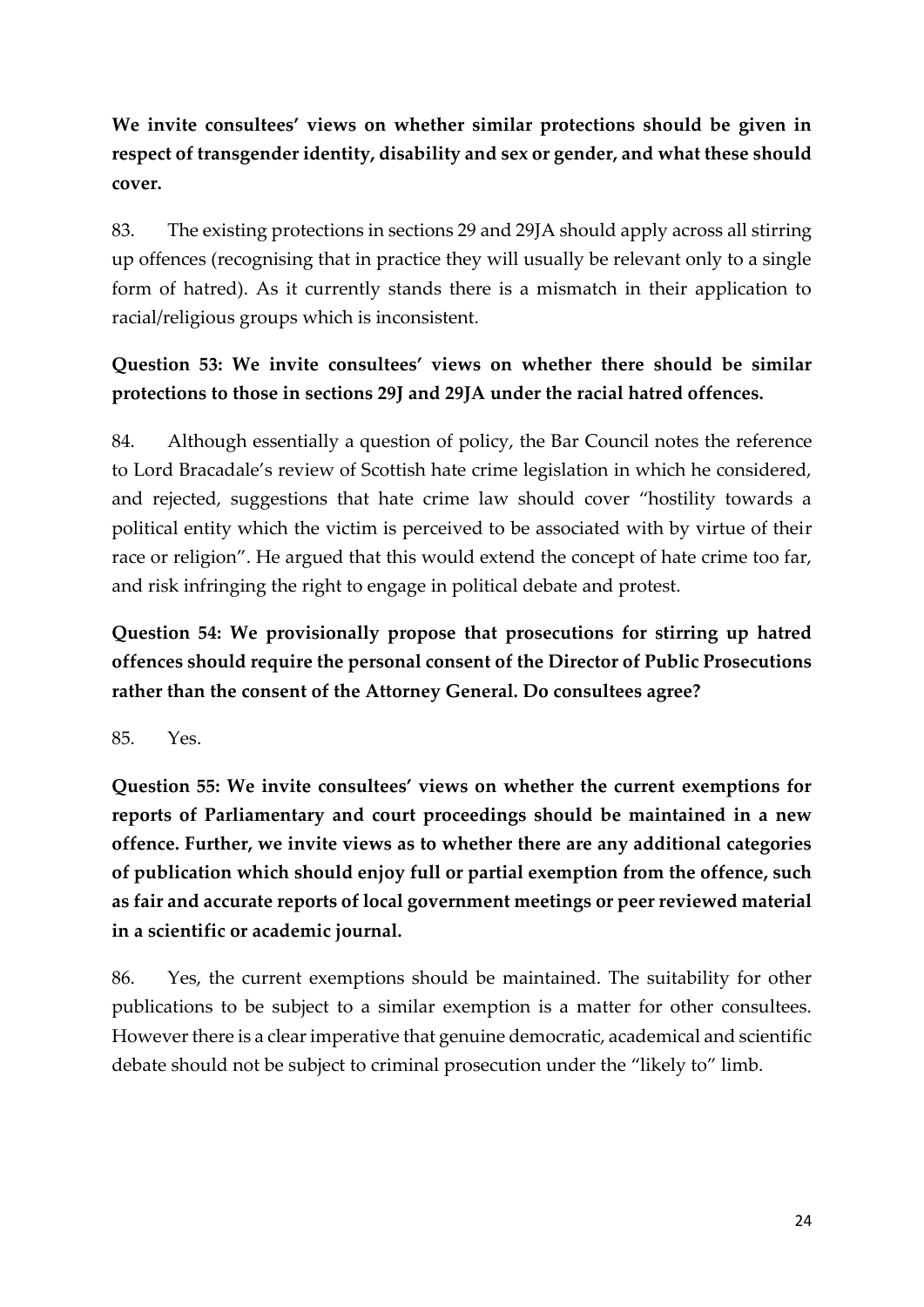### **Chapter 19**

**Question 56: We provisionally propose that racist chanting at football matches remain a criminal offence distinct from the current Public Order Act 1986 offences. Do consultees agree?**

87. Yes. While to a certain extent this is a question of policy, from a law reform perspective we can see the value in retaining the bespoke offence, essential for the reason that it catches behaviour that would not otherwise be covered by the POA.

**Question 57: We provisionally propose that the offence under section 3 of the Football (Offences) Act 1991 of engaging in "chanting of an indecent or racialist nature at a designated football match" be extended to cover chanting based on sexual orientation. Do consultees agree?**

**We welcome consultees' evidence on the prevalence of discriminatory chanting targeting characteristics other than race and sexual orientation, and would welcome views on whether the offence should be extended to cover all protected characteristics.**

88. While this is essentially a question of policy, there would appear from the consultation paper to be a clearly established need for such an extension, based (a) on the prevalence of allegations of such conduct and (b) the fact that prosecutions under the "indecent" limb of the current offences may not cover all examples of homophobic chanting. Accordingly, from a law reform perspective, we agree that the offence should be extended to include chanting based on sexual orientation. We are unsighted on the prevalence of other discriminatory chanting and are therefore unable to express any views on the desirability of extended the offence further.

# **Consultation Question 58: We invite consultees' views on whether the offence under section 3 of the Football (Offences) Act 1991 should be extended to cover gestures and missile throwing.**

89. While this is essentially a question of policy, there would not appear to be any legal reason for distinguishing between racist words and racist gestures, provided there was a sufficiently sound evidential basis for interpreting a gesture as racist. Accordingly, we agree that the offence should be extended to cover gestures.

90. In relation to missile throwing, however, the fact that this conduct is already caught by s.2 of the Act militates against incorporating it within s.3. One of the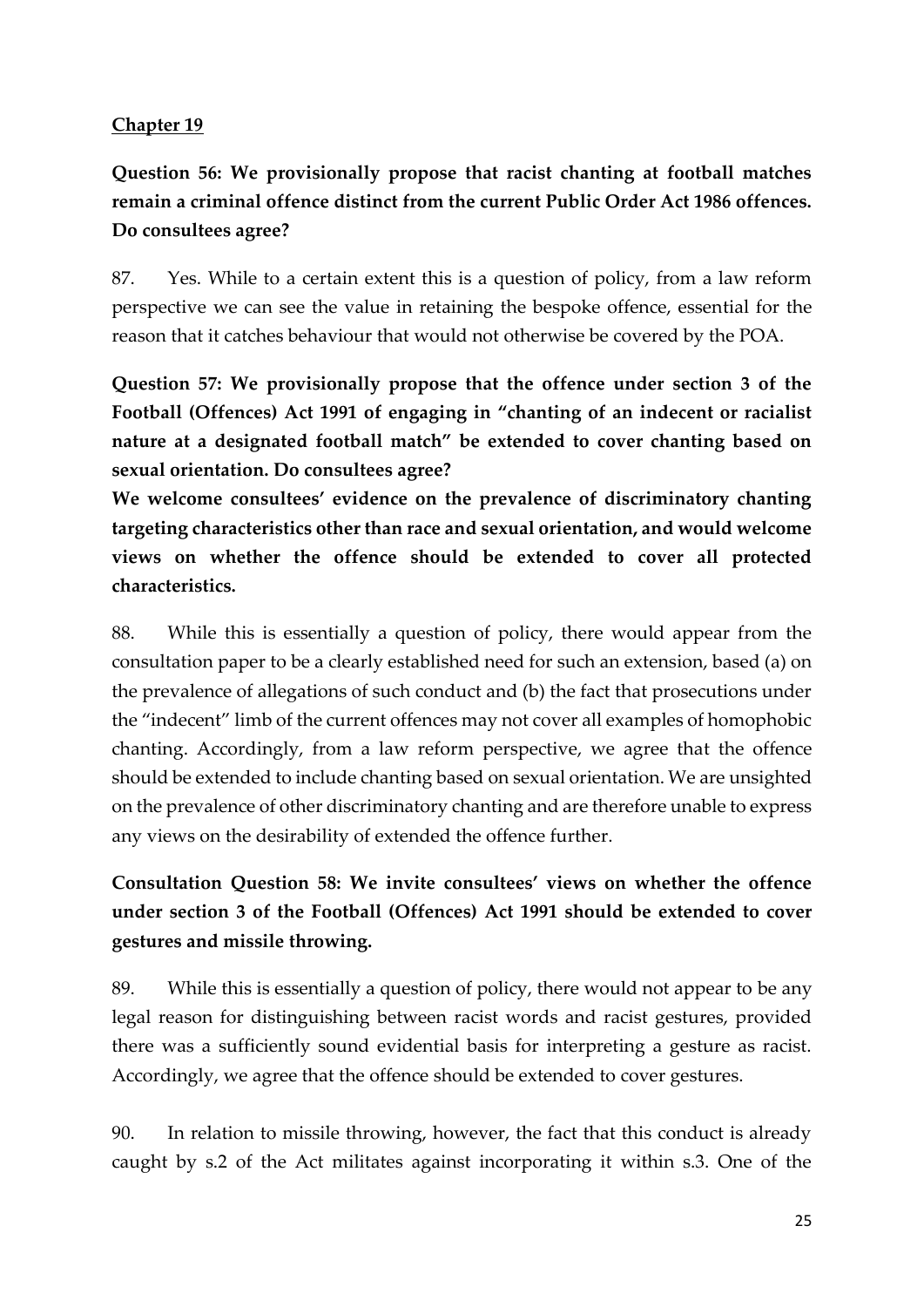consequences of including missile throwing in s.3 is that s.2 would become largely otiose (save for e.g. coin throwing, which would in any event amount to an assault, covered by other legislation). A further consequence is that it would become harder to prove the offence when missile throwing was alleged – because there would be a need to prove both the conduct and the (racist / homophobic) intention, which is not presently a difficulty with the s.2 offence.

# **Consultation Question 59: We invite consultees' views on whether the offence under section 3 of the Football (Offences) Act 1991 should be extended to cover journeys to and from a designated football match.**

91. We agree that it would be sensible to harmonise the position between section 3 of the Football (Offences) Act 1991 and the provisions of the Football Spectators Act 1989 relating to banning orders.

**Consultation Question 60: We invite consultees' views on whether the offence under section 3 of the Football (Offences) Act 1991 should be amended to include association and perceived characteristics.**

92. We agree that harmonisation with the rules on aggravated offences would be appropriate.

**Consultation Question 61: We invite consultees' views on whether the current penalty for the offence under section 3 of the Football (Offences) Act 1991 of engaging in chanting of an indecent or racialist nature at a designated football match, a Level 3 fine, is sufficient.**

93. That is essentially a question of policy, but we can see the argument for bringing sentencing for the s.3 offence into line with that applicable to comparable public order offences. The failure to take that step may well lead to a preference for prosecution under the POA, which would risk the bespoke football offences being underused.

### **Chapter 20**

94. Chapter 20 introduces the proposal for a Hate Crime Commissioner. At §20.18 the justification is given that

*… the functions and activities that a Hate Crime Commissioner might perform could bring benefit to hate crime laws and practices.*